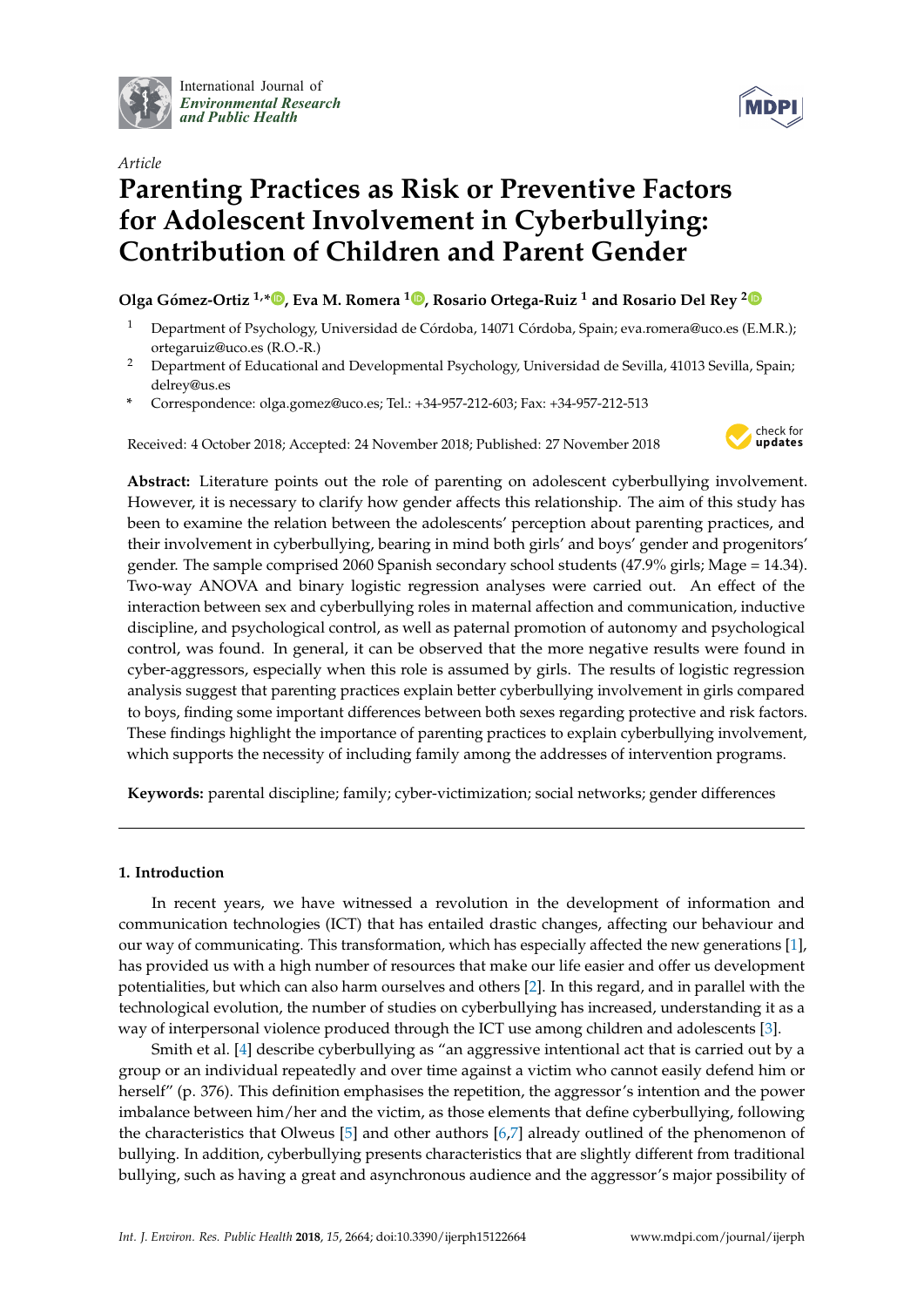being anonymous [\[8](#page-20-7)[,9\]](#page-20-8). Due to these characteristics, the damage suffered by a cyber-victim could be even greater than the one suffered from a victim of traditional bullying [\[3](#page-20-2)[,10](#page-20-9)[,11\]](#page-20-10).

Intrapersonal and interpersonal factors have been shown to be essential in the prevention of aggression or victimization through ICT [\[12\]](#page-20-11). Certain contextual aspects, such as the school environment, may also condition the development of this phenomenon [\[13\]](#page-20-12). Yet, the influence of the family context has not been explored in depth, as most research has focused on analysing the parental norms or the progenitors' control and supervision regarding the use of ICT at home, which has been named as "parental mediation" [\[14\]](#page-20-13). The parental mediation has proved to be useful when preventing the addiction to internet and the involvement in cyberbullying, especially cyber-victimization [\[15](#page-20-14)[–17\]](#page-21-0), although its efficacy is limited unless it meets adequate and positive educational standards [\[18\]](#page-21-1).

Research about parenting and cyberbullying involvement have been developed according to two different perspectives. The first has focused on general parenting styles defined in terms of warmth and demandingness [\[19](#page-21-2)[,20\]](#page-21-3). According to this perspective, the democratic and the indulgent parenting styles—both characterized by the use of warmth practices and reasoning, although the first use the control more than the second—are those which seem to prevent the involvement in cyberbullying better. On the contrary, the authoritarian style—characterized by the use of coercion and privation practices—is positively related to the possibility of becoming an aggressor or victim of this violent phenomena, especially when parents accompanied this style with the use of physical discipline and high control [\[21–](#page-21-4)[24\]](#page-21-5). The second perspective examined more than general parenting styles, specific parental practices which can be part of previous parenting styles, such as affection, communication, discipline or control, and others which, traditionally, have not been included in the configuration of parenting styles [\[25\]](#page-21-6). Between these last practices are the promotion of autonomy and humour [\[26\]](#page-21-7). Furthermore, some specific children behaviours are included in this last perspective because they are related to parenting, such as children disclosure, which let parents control their children indirectly [\[27](#page-21-8)[–29\]](#page-21-9). The available studies on the analysis of parental practices regarding involvement in cyberbullying point at the low parental affection or support as an important risk factor, especially for cyber-victims [\[18,](#page-21-1)[22,](#page-21-10)[30–](#page-21-11)[32\]](#page-21-12). The cyber-aggressors' progenitors are usually described as barely committed to the supervision and establishment of limits and highly prone to use punitive or severe disciplinary procedures [\[23,](#page-21-13)[24,](#page-21-5)[33\]](#page-21-14). Moreover, a certain level of parental intrusiveness has been linked to the development of aggressive behaviours. Therefore, information on the children's and adolescents' online behaviour—obtained by requesting their progenitors through direct questions—has been associated with higher levels of cyber-aggression [\[34\]](#page-21-15). The effects of control on cyber-victimization are not so conclusive and they do not seem to act like cyber-aggression, registering studies that describe control practices as a mild, but significant, risk factor [\[35\]](#page-21-16). Family communication has been related to a lower involvement in cyberbullying, above all, when +this communication entails a voluntary disclosure by the minor, informing his/her parents about the activities s/he does on the internet [\[36,](#page-21-17)[37\]](#page-21-18). A recent study has shown the connection between involvement in cyberbullying and the parental promotion of autonomy, and psychological control. The parental promotion of autonomy is indirectly related to this phenomenon through the development of empathy and feelings of human connection. Nevertheless, the psychological control has been described as a risk factor which increases the possibility of children and adolescents being cyber-victimised or that they attack their peers through ICT [\[38\]](#page-21-19).

Apart from the examined parenting practices, other parental behaviours, like those related to humour and the management of discipline, have shown to be important elements explaining bullying involvement. In this sense, it has been shown that while a positive humour and the use of inductive discipline are protective factors which seem to prevent the involvement in bullying, a bad humour and the use of punitive discipline have a very negative effect for children, increasing their likelihood to be involved in this violent phenomenon [\[39,](#page-21-20)[40\]](#page-21-21). Nevertheless, studies examining the relation of these parental practices with involvement in cyberbullying are scarce or non-existent.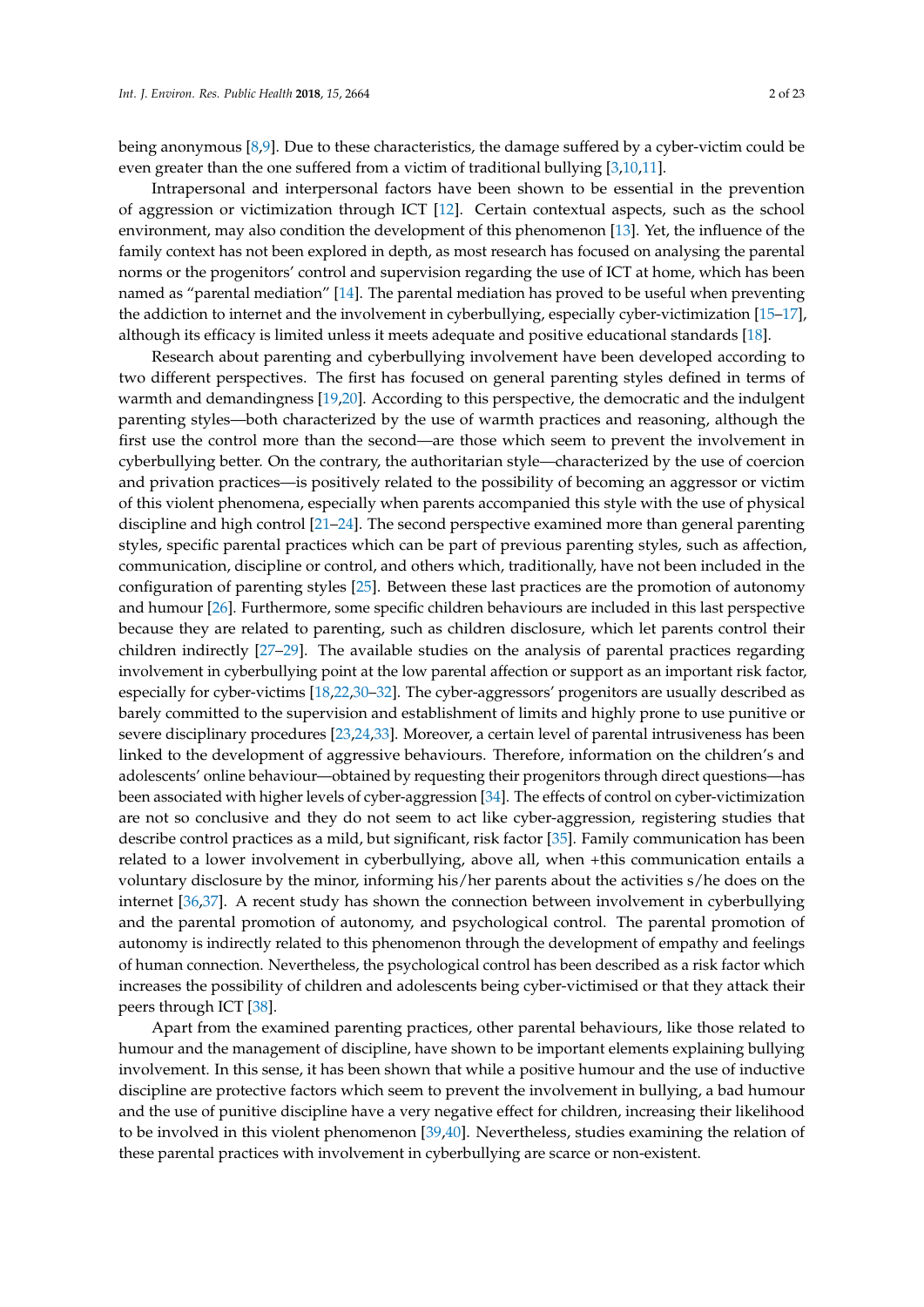Research analysing the relationship between bullying involvement and the rest of parenting practices are in line with those focused on cyberbullying, showing that the lack of affection and a low behavioural control are risk factors for the involvement in bullying, and especially for aggression. Regarding peer victimization, the most important risk factor seems to be the use of psychological control and to avoid promoting autonomy [\[39](#page-21-20)[,41](#page-22-0)[,42\]](#page-22-1). Some of these studies have shown that the influence of those parental practices on bullying involvement is different depending on teenager's gender, being involvement of girls more conditioned by parenting practices than that of boys [\[39,](#page-21-20)[40\]](#page-21-21). However, the research focused on cyberbullying has not examined the moderator impact of gender in an in-depth manner, being necessary to study possible differences between boys and girls.

The reviewed literature demonstrates the importance of further studying the effect of parenting practices on youngsters' involvement in cyberbullying to clarify the effect of the understudied parental behaviours and attitudes, such as psychological control, promotion of autonomy, humour, and parental discipline. Moreover, taking into account that family does not influence in the same way on boys' and girls' psychosocial adjustment, and specifically on their bullying involvement [\[40,](#page-21-21)[43\]](#page-22-2), it is important to identify if these gender differences are also present in the study of cyberbullying. Taking this statement into account, the purpose of this study has been to explore the relation among involvement in different cyberbullying roles (cyber-victim, cyber-aggressor, cyber-bully/victim vs. non-involved), parenting practices (measured through affection and communication, behavioural control, psychological control, promotion of autonomy, humour, children's disclosure, and the management of discipline), differentiating the gender of adolescents and progenitors. This purpose can be divided into other more specific objectives to examine this relationship from a descriptive and inferential perspective:

- 1. To analyse the possible differences in the perception of parenting practices following the role in cyberbullying and assess the possible influence of gender.
- 2. To explore the influence of parenting practices on the involvement in cyberbullying roles, paying attention to progenitors' and minors' gender.

Regarding these objectives, the following hypotheses were established. The first two hypotheses are relative to the first aim, while the last ones are related to the second aim.

- 1. We expect to find differences in parenting practices regarding the involvement in cyberbullying roles. In particular, non-involved minors will score higher in affection and communication, behavioural control, promotion of autonomy, humour, and disclosure. Cyber-victims, cyber-aggressors and cyber-bully/victim will score higher in psychological control and punitive parental discipline (physical punishment and psychological aggression) [\[22,](#page-21-10)[30\]](#page-21-11).
- 2. The differences in parenting practices according to the cyberbullying roles will be affected by teenager's sex [\[39,](#page-21-20)[40\]](#page-21-21).
- 3. The parenting practices will be able to explain an important percentage of variance of involvement in cyberbullying roles, being affection and communication the practice which will show the stronger negative relationship with the involvement in the roles of cyberbullying roles, and coercive practices those which will be positively related to the involvement in this violent dynamic as a cyber-victim, cyber-aggressor, and cyber-bully/victim in a higher way [\[32](#page-21-12)[,35\]](#page-21-16).
- 4. The impact of parenting practices on cyberbullying involvement will be higher in girls [\[40\]](#page-21-21).

### **2. Materials and Methods**

#### *2.1. Sample*

To carry out this research, the reference population were the secondary education students of Andalusia—South of Spain—(368,838 students). To select a representative sample, we carried out a probabilistic random, stratified, cluster, one-stage sampling with proportional affixation [\[44\]](#page-22-3).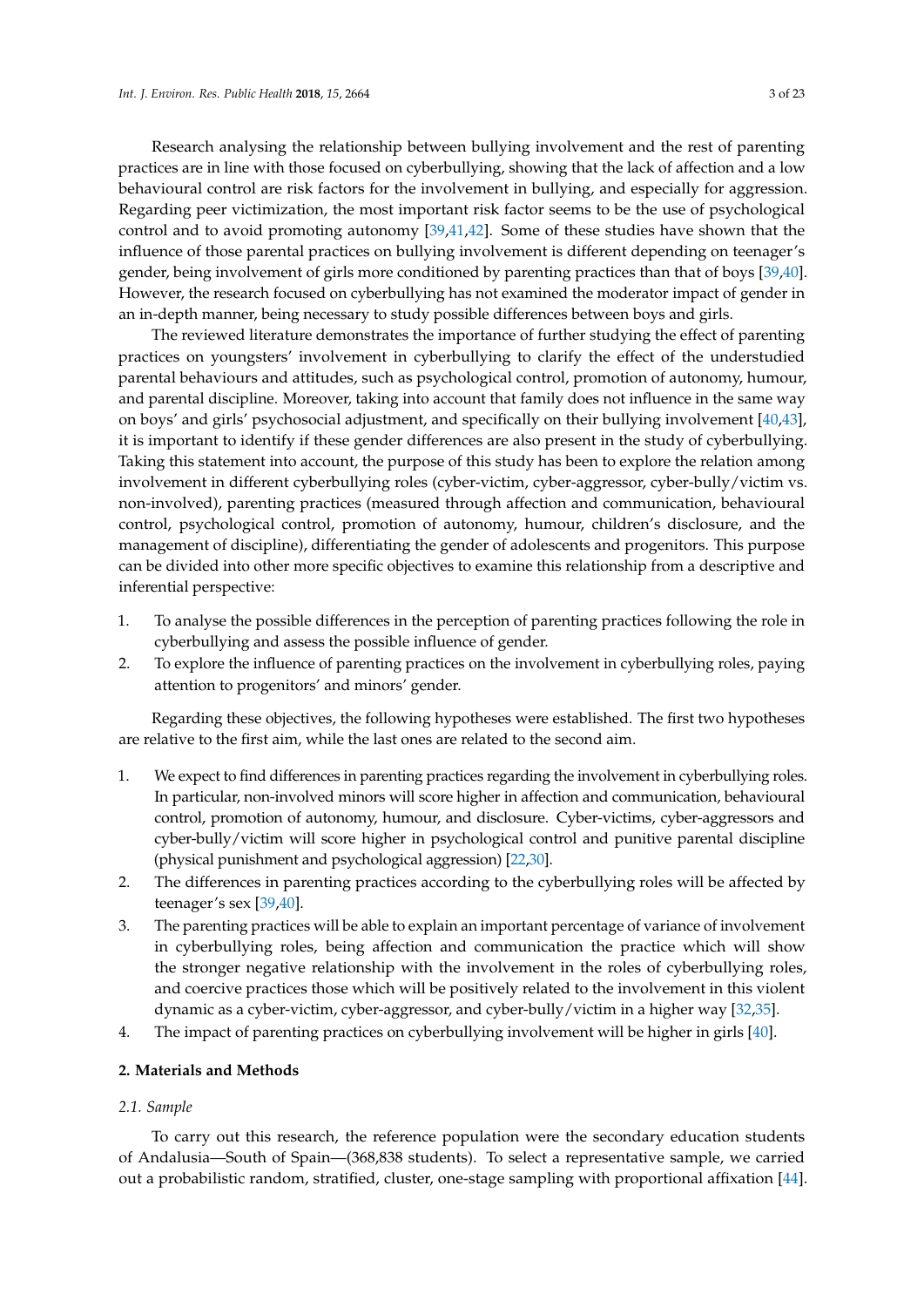Several strata were established based on the geographical area (Eastern Andalusia versus Western Andalusia), the type of centre (private and charter school versus public school), and the population of the municipality in which the centre was located (less than 10,000 inhabitants; between 10,001 and 100,000 inhabitants; more than 100,000 inhabitants). The level of confidence was 95.5% and the sample error was 2.5%, assuming the greatest variability ( $p = q = 0.5$ ) [\[45\]](#page-22-4). Less than 2% of participants of the selected schools refused to participate in the study.

The final sample comprised 2060 secondary education students. Specifically, 52.1% of the students were boys, and 47.9%, girls. Their ages ranged from 12 to 19 ( $M = 14.34$ ;  $DT = 1.34$ ). Regarding the academic year, 28.4% of the students were completing their first year of secondary education, 28.4% the Second year, 22.1% the third year, and 21.1%, the fourth year. While 66.8% of the students belonged to public centres, 33.2% came from private and charter schools. Most students were born in Spain (95.9%).

All subjects gave their informed consent for inclusion before they participated in the study. The study was conducted in accordance with the Declaration of Helsinki, and the protocol was approved by the Ethics Committee of the University of Córdoba.

#### *2.2. Instruments*

To find out the parenting practices not related to discipline, we used the "Scale for the Assessment of the parenting styles of adolescents' mothers and fathers" [\[25\]](#page-21-6). This instrument is made up of 82 items—41 items related to the father's style and 41 items associated with the mother's style—which are answered through a Likert-type scale with six response options following the degree of agreement  $(1 =$  strongly disagree;  $6 =$  completely agree). This scale is structured in six factors: (1) affection and communication (e.g., "S/he enjoys speaking about different things with me"); (2) behavioural control (e.g., "S/he asks me on what I spend my money"); (3) psychological control (e.g., "S/he is always telling me what I have to do"); (4) promotion of autonomy (e.g., "S/he encourages me to make my own decisions"); (5) humour (e.g., "S/he usually tells me jokes"); (6) minor's disclosure (e.g., "I tell him/her what I do in my free time"). In this research, the internal consistency (assessed with McDonald's Omega and Cronbach's Alpha, respectively) was adequate for each dimension: ω*h*1mother = 0.93 (*α* = 0.90); ω*h*1father = 0.94 (*α* = 0.92); ω*h*2mother = 0.85 (*α* = 0.80); ω*h*2father = 0.87 (*α* = 0.83); ω*h*3mother = 0.87 (*α* = 0.83); ω*h*3father = 0.87 (*α* = 0.83); ω*h*4mother = 0.89 (*α* = 0.86); ω*h*4father = 0.87 (*α* = 0.87); ω*h*5mother = 0.90 (*α* = 0.88); ω*h*5father = 0.91 (*α* = 0.89); ω*h*6mother = 0.87  $(\alpha = 0.82)$ ;  $\omega_h$ 6father = 0.88 ( $\alpha = 0.85$ ). The internal consistency for the general scale was also adequate  $(\omega_h = 0.95; \alpha = 0.93).$ 

The assessment of the parental discipline was carried out with the inventory of discipline dimensions, in the children's and adolescents' version called "Discipline Dimensions Inventory" [\[46\]](#page-22-5). This instrument has been validated in the Spanish population by Calvete, Gámez-Guadix and Orue [\[47\]](#page-22-6) and comprises 52 items—26 related to the father's discipline and 26 related to the mother's discipline—which are completed through a Likert-type scale with 10 response options to categorise the frequency which minors expect their progenitors to have done any of the proposed actions (0 = never; 9 = twice or more a day). The questionnaire is organised into four factors which, at the same time, can be divided into more specific disciplinary behaviours. The first one is called inductive discipline (ID) and includes distraction, explanation, and reward behaviours (e.g., "You have been explained what the rules were to avoid repeating a bad action"). The second one, called supervision (SUP), refers to the surveillance behaviours or those behaviours related to ignoring children's behaviour (e.g., "You were not paid attention on purpose when you misbehaved"). The third one, called punishment (PUN), covers not only the physical but also the psychological punishment (e.g., "You were flogged, slapped or smacked"). Finally, the response cost (RC) factor comprises those behaviours that would entail a compensation for any damage or a withdrawal of privileges (e.g., "You were forced to do something to compensate the damaged caused due to a misbehaviour, for example, paying for a broken glass"). In this research, the assessment of internal consistency was adequate not only for the general scale ( $\omega_h$  = 0.95;  $\alpha$  = 0.96), but also for each of the dimensions:  $\omega_h$ ID-mother = 0.75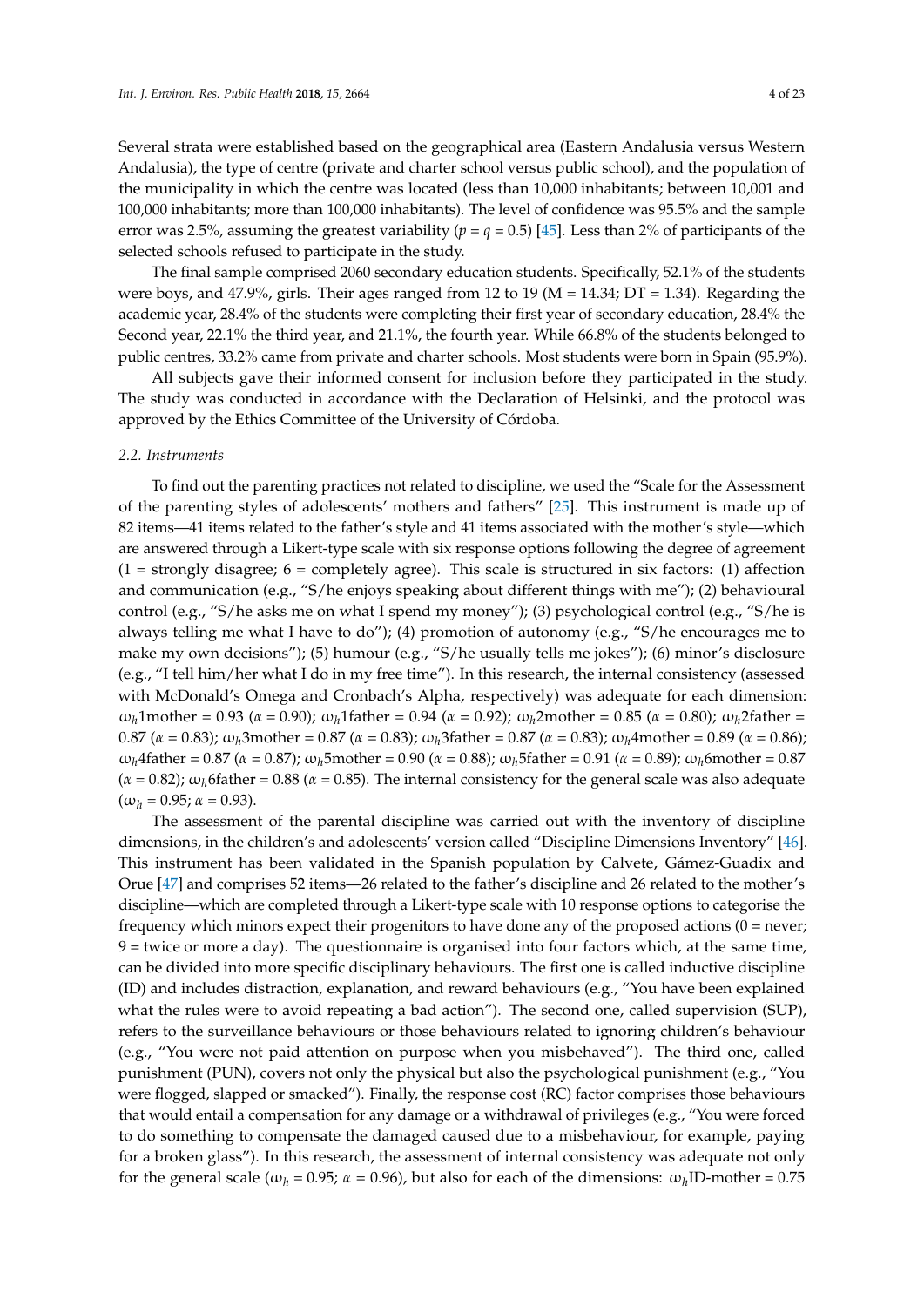(*α* = 0.73); ω*<sup>h</sup>* ID-father = 0.78 (*α* = 0.74); ω*h*SUP-mother = 0.76 (*α* = 0.74); ω*h*SUP-father = 0.75 (*α* = 0.69); ω*h*PUN-mother = 0.92 (*α* = 0.87); ω*h*PUN-father = 0.92 (*α* = 0.88); ω*h*RC-mother = 0.86 (*α* = 0.82);  $ω<sub>h</sub> RC-father = 0.87 (α = 0.82).$ 

Involvement in cyberbullying was assessed by "European Cyberbullying Intervention Project Questionnaire" (ECIPQ; [\[48\]](#page-22-7)). This Likert-type questionnaire comprises 24 items, with five response options according to the frequency which the proposed situations happen  $(0 = no; 1 = yes)$ , once or twice;  $2 = yes$ , once or twice a month;  $3 = yes$ , around once a week;  $4 = yes$ , more than once a week). This scale assesses both cyber-victimization situations (e.g., "Someone has created a false account to impersonate me") and cyber-aggression situations (e.g., "I have posted risky photos or videos from another person on the internet"). In this study, the internal consistency was adequate in both the cyber-aggression dimension ( $\omega_h$  = 0.92;  $\alpha$  = 0.68) and the cyber-victimization dimension ( $\omega_h$  = 0.92; *α* = 0.76), as well as for the total scale ( $ω_h$  = 0.94; *α* = 0.81).

#### *2.3. Procedure*

After requesting and obtaining the necessary permission from the management of the secondary education centres, a group of trained researchers moved to the educational centres to distribute the instruments to the selected students. Prior to the data collection, informed consent was obtained from the parents to allow the children to participate in the study. The anonymous and confidential nature of the research was emphasised, and so was the volunteer nature of the participation from the students. Furthermore, the students' doubts were solved. The average time to fill the questionnaires in ranged from 45 to 60 min.

#### *2.4. Data Analysis*

First, confirmatory factor analyses (CFA) were conducted using the maximum likelihood estimation method with robust correction (appropriate when the instruments involve ordinal items; [\[49\]](#page-22-8) to verify the factorial structure of the instruments. The model fit was assessed considering the chi-square significance value of Satorra-Bentler ( $X^2S-B$ ) (values higher than 0.01 indicate a good fit). However, because the value of this index depends on other variables such as sample size, other indicators were considered. These included the comparative fit index (CFI), the non-normed fit index (NNFI) (values greater than 0.90 indicate a good fit), and the root mean square error of approximation (RMSEA) (values less than 0.08 indicate a good fit) [\[50\]](#page-22-9).

The roles of involvement in cyberbullying were established by using the ECIPQ questionnaire. On the basis of the definition established by Smith et al. [\[4\]](#page-20-3) and bearing in mind the established criteria in other similar studies with the same instrument [\[39,](#page-21-20)[48\]](#page-22-7), the cyber-victims were identified when they obtained scores higher or equal to 2 (once or twice a month) in any of the cyber-victimization items and scores equal or lower to 1 (once or twice) in all the cyber-aggression items. The cyber-aggressors were those who selected 2 or more (once or twice a month) in any cyber-aggression item and 1 or 0 (once or twice or never) in all the cyber-victimization items. The cyber-bully/victims scored equal or higher to 2 (once or twice a month) in at least any item of the aggression and victimization dimensions. The non-involved were considered those who got a score which was lower or equal to 1 (once or twice) in both cyber-aggression and cyber-victimization items.

To discover the possible differences among the established groups according to the role of involvement in cyberbullying and gender, in their perception of parenting styles and parental discipline, 20 two-way ANOVAS (cyberbullying roles X gender) were carried out. Post hoc contrasts were also carried out by using Bonferroni test. In this analysis will be only commented the main effect of cyberbullying role and the possible interaction with gender, but not the main effect of gender because this last result is not in line with the aim of the study. The adopted significance level to create the measure contrasts was *p* < 0.05. The effect size of the differences between groups was assessed with the statistical Cohen's *d*. A value of this index lower than 0.50 shows a small effect; values between 0.50 and 0.80 show a moderate effect; values higher than 0.80 show a large effect [\[51\]](#page-22-10).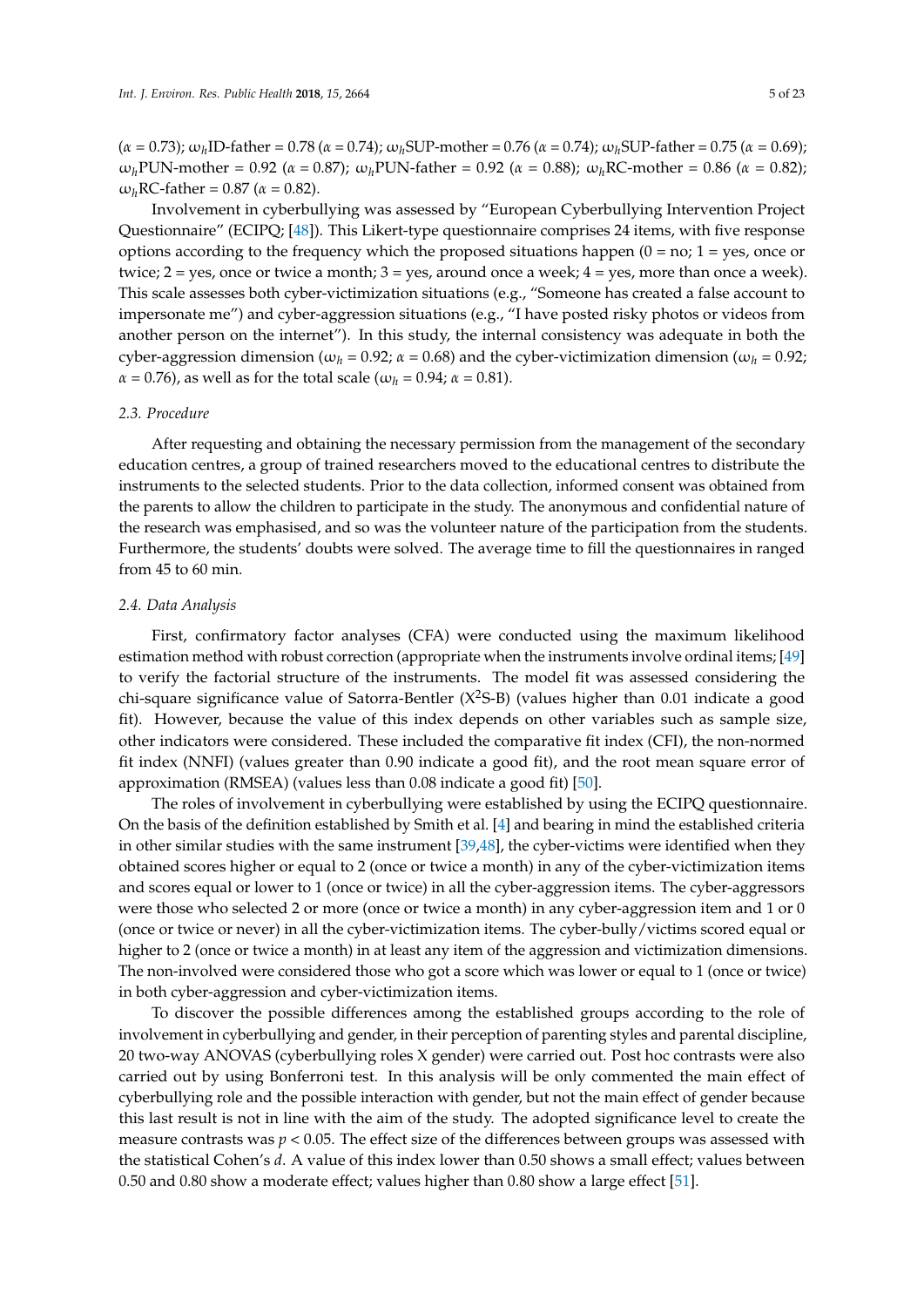To determine the relation between the different dimensions of parenting styles and parental discipline and the involvement in any of the cyberbullying roles established previously, binary logistic regression models were carried out using forward method (wald) for selecting variables. The establishment of "dummy" variables (those which identify if students were or not involved in each of the roles) was carried out by using the same criteria than in the configuration of cyberbullying roles. In this sense, four new dummies variables were created to reflect if the students were or not involved as a cyber-victim (1◦ dummy variable), cyber-aggressor (2◦ dummy variable), cyber-bully/victim (3◦ dummy variable), or if they were or not non-involved (4◦ dummy variable). Based on the established criteria, for example, in the first dummy variable, students non-categorized as cyber-victim (0) were those who were categorized as cyberbully, cyberbully/victim, and non-involved versus those categorized as victims (1). This analysis was performed three times: one with all the students and the other two, selecting independently girls and boys to verify if there were gender differences in the relation between parenting styles and parental discipline, and the involvement in cyberbullying.

The analyses were carried out using SPSS 18.0 (IBM, Armonk, NY, USA).

## **3. Results**

The results concerning the validation of the parenting style questionnaire demonstrated an optimal fit for both the father scale ( $X^2S-B = 2631.59$ ;  $p = 0.00$ ; NNFI = 0.98; CFI = 0.98; RMSEA = 0.042) and the mother scale ( $X^2S-B = 2680.08$ ;  $p = 0.00$ ; NNFI = 0.98; CFI = 0.98; RMSEA = 0.041), corroborating the original six-factor structure of the scale. The original structure was also verified in the ECIPQ obtaining good fit indices that confirmed the two-factor structure:  $X^2S-B = 1009.81$ ;  $p = 0.00$ ; NNFI = 0.93;  $CFI = 0.93$ ; RMSEA = 0.039. For the Discipline Dimensions Inventory, we first tried the original factor model with second-order factors composed by specific discipline behaviours as first-order factors (for example, the second order factor "Inductive Discipline" was formed by three first-order factors: Diversion, Explain/Teach, and Rewarding), and obtained inadequate fits for the mother scale ( $X^2S-B = 4292.33$ ;  $p = 0.00$ ; NNFI = 0.53; CFI = 0.58; RMSEA = 0.095), and the father scale  $(X^2S-B = 4111.03; p = 0.00; NNFI = 0.50; CFI = 0.56; RMSEA = 0.095).$  For this reason, then we proceeded to test the other factorial structure suggested by the authors of the questionnaire: a first-order structure composed by the main four discipline procedures. Optimal results were achieved for both the father scale ( $X^2S-B = 2578.72$ ;  $p = 0.00$ ; NNFI = 0.95; CFI = 0.96; RMSEA = 0.073) and the mother scale  $(X^2S-B = 2748.22; p = 0.00; NNFI = 0.95; CFI = 0.95; RMSEA = 0.074).$  As literature has shown that some parental practices are related to each other [\[20,](#page-21-3)[25,](#page-21-6)[40\]](#page-21-21) the Spearman's correlation between all parenting practices variables were calculated. Affection and communication, promotion of autonomy, behavioural control, humour, disclosure and inductive discipline showed a significant and positive relationship between them. In the same way, behavioural and psychological control, punishment, response cost, and supervision showed a direct relationship between them. One exception was the relationship between behavioural control and punishment which was inverse. Other inverse relationships were those established between affection and communication, promotion of autonomy, humour, disclosure, and all of the discipline procedures except inductive discipline. Affection and communication, promotion of autonomy, humour, and disclosure also showed negative relationships with psychological control (see Table [1\)](#page-6-0). These findings were in line with those found in previous studies [\[25](#page-21-6)[,47,](#page-22-6)[52\]](#page-22-11).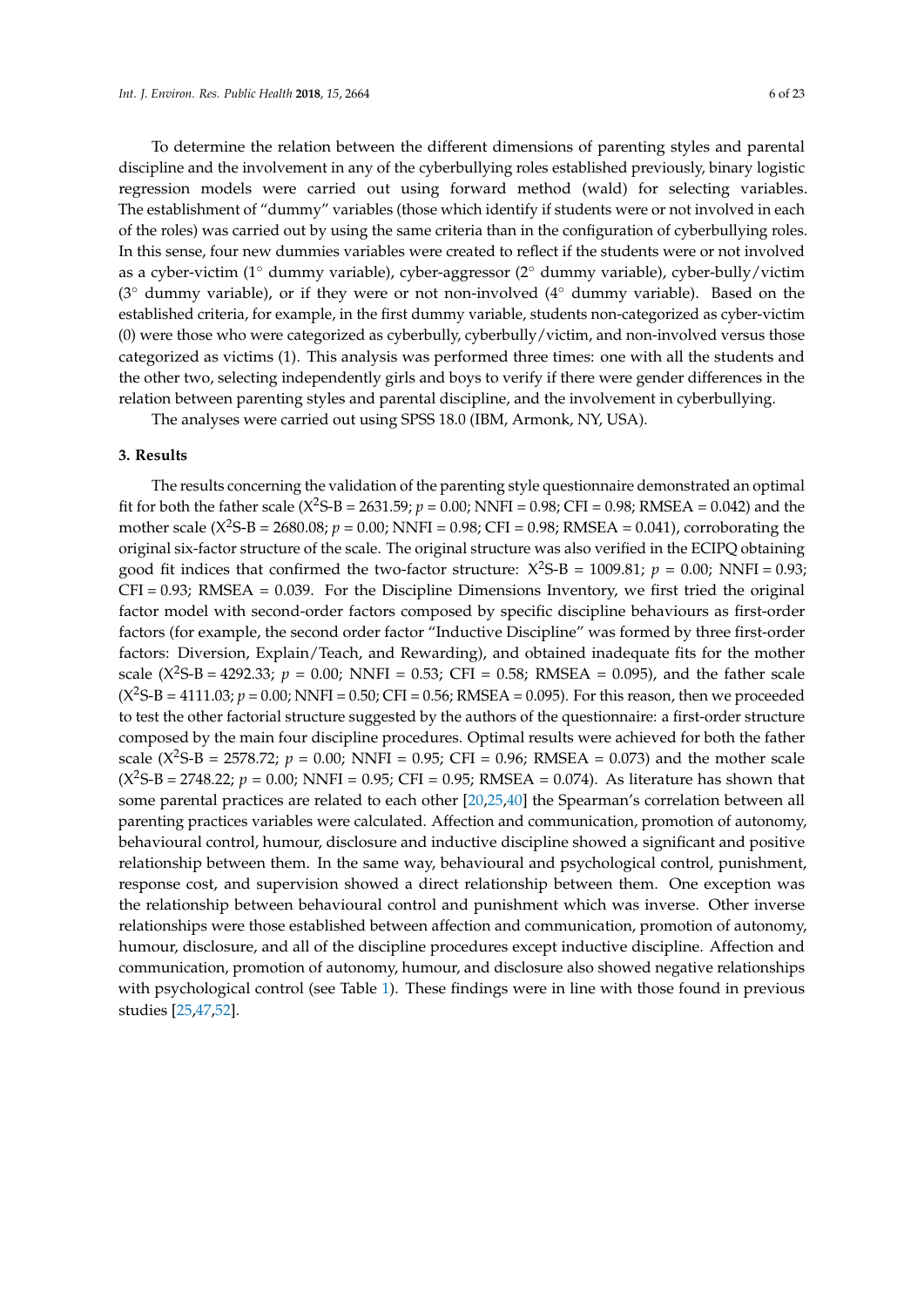|             |             | $\overline{2}$ |            |            | 5          | 6          |            | 8          | 9          | 10         | 11         | 12         | 13         | 14         | 15         | 16         | 17        | 18        | 19        | 20    |
|-------------|-------------|----------------|------------|------------|------------|------------|------------|------------|------------|------------|------------|------------|------------|------------|------------|------------|-----------|-----------|-----------|-------|
| $A-M(1)$    | 1.000       | $0.267**$      | $-0.293**$ | $0.603**$  | $0.656**$  | $0.557**$  | $0.054 +$  | $-0.394**$ | $-0.141**$ | $-0.203**$ |            |            |            |            |            |            |           |           |           |       |
| $BC-M(2)$   |             | 1.000          | $0.186**$  | $0.261**$  | $0.215**$  | $0.391**$  | $0.214**$  | $-0.058 +$ | $0.154**$  | $0.071*$   |            |            |            |            |            |            |           |           |           |       |
| $PC-M(3)$   |             |                | 1.000      | $-0.272**$ | $-0.291**$ | $-0.165**$ | $0.265$ ** | $0.491**$  | $0.392**$  | $0.399**$  |            |            |            |            |            |            |           |           |           |       |
| $PA-M(4)$   |             |                |            | 1.000      | $0.582**$  | $0.499**$  | 0.038      | $-0.354**$ | $-0.143**$ | $-0.170**$ |            |            |            |            |            |            |           |           |           |       |
| $H-M(5)$    |             |                |            |            | 1.000      | $0.531**$  | $0.051 +$  | $-0.415**$ | $-0.157**$ | $-0.203**$ |            |            |            |            |            |            |           |           |           |       |
| $D-M(6)$    |             |                |            |            |            | 1.000      | $0.069*$   | $-0.327**$ | $-0.118**$ | $-0.140**$ |            |            |            |            |            |            |           |           |           |       |
| ID-M $(7)$  |             |                |            |            |            |            | 1.000      | $0.413**$  | $0.634**$  | $0.537**$  |            |            |            |            |            |            |           |           |           |       |
| $P-M(8)$    |             |                |            |            |            |            |            | 1.000      | $0.593**$  | $0.582**$  |            |            |            |            |            |            |           |           |           |       |
| $RC-M(9)$   |             |                |            |            |            |            |            |            | 1.000      | $0.618**$  |            |            |            |            |            |            |           |           |           |       |
| $S-M(10)$   |             |                |            |            |            |            |            |            |            | 1.000      |            |            |            |            |            |            |           |           |           |       |
| $A-F(11)$   | $0.647**$   | $0.229**$      | $-0.235**$ | $0.453**$  | $0.473**$  | $0.401**$  | $0.049 +$  | $-0.337**$ | $-0.126**$ | $-0.153**$ | 1.000      |            |            |            |            |            |           |           |           |       |
| $BC-F(12)$  | $0.265**$   | $0.783**$      | $0.076*$   | $0.267**$  | $0.246$ ** | $0.374**$  | $0.152**$  | $-0.129**$ | $0.074*$   | 0.014      | $0.386**$  | 1.000      |            |            |            |            |           |           |           |       |
| $FC-F(13)$  | $-0.210**$  | $0.146**$      | $0.810**$  | $-0.178**$ | $-0.171**$ | $-0.111**$ | $0.260**$  | $0.398**$  | $0.341**$  | $0.351**$  | $-0.237**$ | $0.151**$  | 1.000      |            |            |            |           |           |           |       |
| $FA-F(14)$  | $0.472**$   | $0.247**$      | $-0.238**$ | $0.810**$  | $0.456**$  | $0.398**$  | 0.017      | $-0.307**$ | $-0.134**$ | $-0.135**$ | $0.605**$  | $0.353**$  | $-0.238**$ | 1.000      |            |            |           |           |           |       |
| $H-F(15)$   | $0.656**$   | $0.215**$      | $-0.291**$ | $0.582**$  | $10.000**$ | $0.531**$  | $0.051 +$  | $-0.415**$ | $-0.157**$ | $-0.203**$ | $0.473**$  | $0.246**$  | $-0.171**$ | $0.456**$  | 1.000      |            |           |           |           |       |
| $D-F(16)$   | $0.409**$   | $0.336**$      | $-0.130**$ | $0.382**$  | $0.389**$  | $0.740**$  | $0.053*$   | $-0.294**$ | $-0.091**$ | $-0.102**$ | $0.621**$  | $0.455**$  | $-0.136**$ | $0.513**$  | $0.389**$  | 1.000      |           |           |           |       |
| ID-F $(17)$ | $0.077*$    | $0.206$ **     | $0.228**$  | $0.061 +$  | $0.076 +$  | $0.074*$   | $0.920**$  | $0.360**$  | $0.586**$  | $0.504**$  | $0.128**$  | $0.222**$  | $0.274**$  | $0.090**$  | $0.076 +$  | $0.145**$  | 1.000     |           |           |       |
| $P-F(18)$   | $-0.304$ ** | $-0.077*$      | $0.380**$  | $-0.286**$ | $-0.300**$ | $-0.260**$ | $0.415**$  | $0.862**$  | $0.549**$  | $0.524**$  | $-0.324**$ | $-0.106**$ | $0.460**$  | $-0.315**$ | $-0.300**$ | $-0.283**$ | $0.417**$ | 1.000     |           |       |
| $RC-F(19)$  | $-0.104$ ** | $0.130**$      | $0.328**$  | $-0.097**$ | $-0.101**$ | $-0.092**$ | $0.598**$  | $0.512**$  | $0.901**$  | $0.557**$  | $-0.075*$  | $0.131**$  | $0.380**$  | $-0.097**$ | $-0.101**$ | $-0.037$   | $0.628**$ | $0.590**$ | 1.000     |       |
| $S-F(20)$   | $-0.162**$  | 0.042          | $0.336**$  | $-0.130**$ | $-0.151**$ | $-0.107**$ | $0.527**$  | $0.503**$  | $0.579**$  | $0.915**$  | $-0.122**$ | 0.044      | $0.381**$  | $-0.111**$ | $-0.151**$ | $-0.073$   | $0.547**$ | $0.553**$ | $0.613**$ | 1.000 |

**Table 1.** Spearman's correlation between parenting practices variables.

<span id="page-6-0"></span>Notes: A = Affection and Communication; BC = Behavioural Control; PC = Psychological Control; PA = Promotion of Autonomy; H = Humour; D = Disclosure; ID = Inductive Discipline; P = Punishment; RC = Response Cost; S = Supervision; M = Mother; F = Father; + = *p* < 0.05; \* *p* < 0.01; \*\* *p* < 0.001.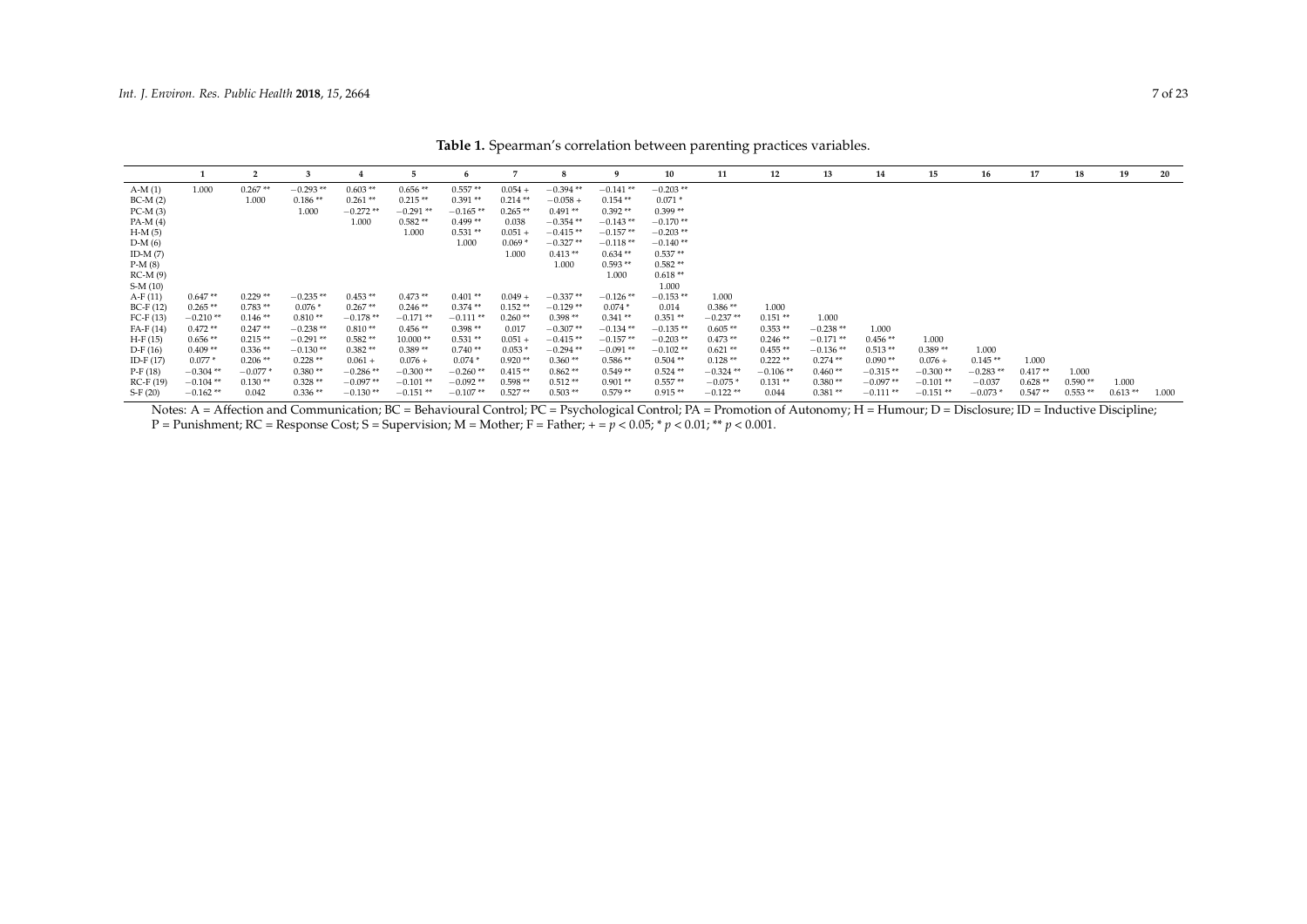#### *3.1. Description of Parenting Practices According the Roles of Cyberbullying and Gender*

Prevalence of cyberbullying involvement was calculated: 19% of students were involved in cyberbullying (6.6% cyber-victims, 4.2% cyber-aggressors, 8.2% cyber-bully/victims) and 81% were not involved.

Two-way ANOVAS, which were performed to examine the relation between the maternal parenting practices and the roles of cyberbullying and the possible interaction between them and gender, showed statistically significant differences among the groups—non-involved, cyber-victims, cyber-aggressors, and cyber-bully/victims—in all the maternal parenting practices (affection and communication, behavioural and psychological control, promotion of autonomy, humour, disclosure, inductive discipline, punishment, response cost, and supervision) (see Table [2\)](#page-8-0). The interaction between gender and cyberbullying roles was found to have a significant effect on the affection and communication, psychological control, inductive discipline, punishment and response cost (see Table [3\)](#page-9-0). However, an effect of the interaction between gender and cyberbullying roles in behavioural control  $(F_{(3, 1821)} = 1.41; p = 0.238)$ , promotion of autonomy  $(F_{(3, 1815)} = 1.75; p = 0.155)$ , humour  $(F_{(3, 1804)} =$ 1.28;  $p = 0.277$ ), disclosure (F<sub>(3, 1745)</sub> = 1.34;  $p = 0.258$ ), and supervision (F<sub>(3, 1779)</sub> = 1.85;  $p = 0.136$ ) was not found.

In the univariate analysis, post hoc tests showed that non-involved students were those who presented the highest scores in the following dimensions: affection and communication, promotion of autonomy, and humour. However, they showed the lowest scores regarding the parental use of techniques related to punitive discipline, such as the physical or psychological punishment and response cost, in comparison to those categorised as cyber-bully/victims, cyber-aggressors and cyber-victims. On the other hand, differences were found among non-involved, cyber-aggressors and cyber-bully/victims regarding the practice of behavioural control and the disclosure behaviour, the last two roles showed the lowest score in both cases. Additionally, cyber-victims showed a higher perception of behavioural control in comparison to cyber-aggressors, and a greater perception of psychological control than non-involved, their score in this last variable was very similar to cyber-bully/victims. Furthermore, significant differences were observed between these last students and the non-involved in the dimension of inductive discipline, being the cyber-bully/victims' scores higher. Finally, the students who were cyber-victims and cyber-bully/victims showed a higher parental use of supervision, in comparison to the non-involved. Differences between the first roles were also found, showing cyber-bully/victims the greatest perception of supervision. The effect sizes of the differences were small and moderate in all the cases (see Table [2\)](#page-8-0).

|                        | Groups     | N    | Mean | <b>SD</b> | F     | F.D.      | Sig. | Post Hoc        | Cohen's d |
|------------------------|------------|------|------|-----------|-------|-----------|------|-----------------|-----------|
|                        | NI         | 1515 | 5.37 | 0.83      |       |           |      | $NI \neq VIC$   | 0.55      |
| Affection and          | <b>VIC</b> | 124  | 4.89 | 1.34      |       | (3, 1867) |      | $NI \neq AGGR$  | 0.57      |
| Communication          | AGGR       | 79   | 4.89 | 1.08      | 26.49 |           | 0.00 | $NI \neq B-VIC$ | 0.55      |
|                        | B-VIC      | 150  | 4.90 | 1.13      |       |           |      |                 |           |
|                        | NI         | 1481 | 4.78 | 1.12      |       |           |      | $NI \neq AGGR$  | 0.43      |
| Behavioural<br>Control | <b>VIC</b> | 122  | 4.74 | 1.09      | 6.74  | (3, 1827) |      | $NI \neq B-VIC$ | 0.25      |
|                        | AGGR       | 79   | 4.30 | 1.25      |       |           | 0.00 | $VIC \neq AGGR$ | 0.38      |
|                        | B-VIC      | 146  | 4.50 | 1.19      |       |           |      |                 |           |
|                        | NI         | 1461 | 2.97 | 1.23      |       |           |      | $NI \neq VIC$   | 0.39      |
| Psychological          | <b>VIC</b> | 124  | 3.46 | 1.27      |       |           |      | $NI \neq B-VIC$ | 0.38      |
| Control                | AGGR       | 77   | 3.23 | 1.21      | 12.04 | (3, 1808) | 0.00 |                 |           |
|                        | B-VIC      | 147  | 3.44 | 1.19      |       |           |      |                 |           |
|                        | NI         | 1476 | 4.91 | 0.97      |       |           |      | $NI \neq VIC$   | 0.33      |
| Promotion of           | <b>VIC</b> | 121  | 4.58 | 1.21      |       |           |      | $NI \neq AGGR$  | 0.41      |
| Autonomy               | AGGR       | 79   | 4.51 | 1.26      | 15.98 | (3, 1821) | 0.00 | $NI \neq B-VIC$ | 0.49      |
|                        | B-VIC      | 146  | 4.43 | 1.16      |       |           |      |                 |           |

**Table 2.** ANOVA to determine the differences in parenting practices of mother according to the role of involvement in cyberbullying.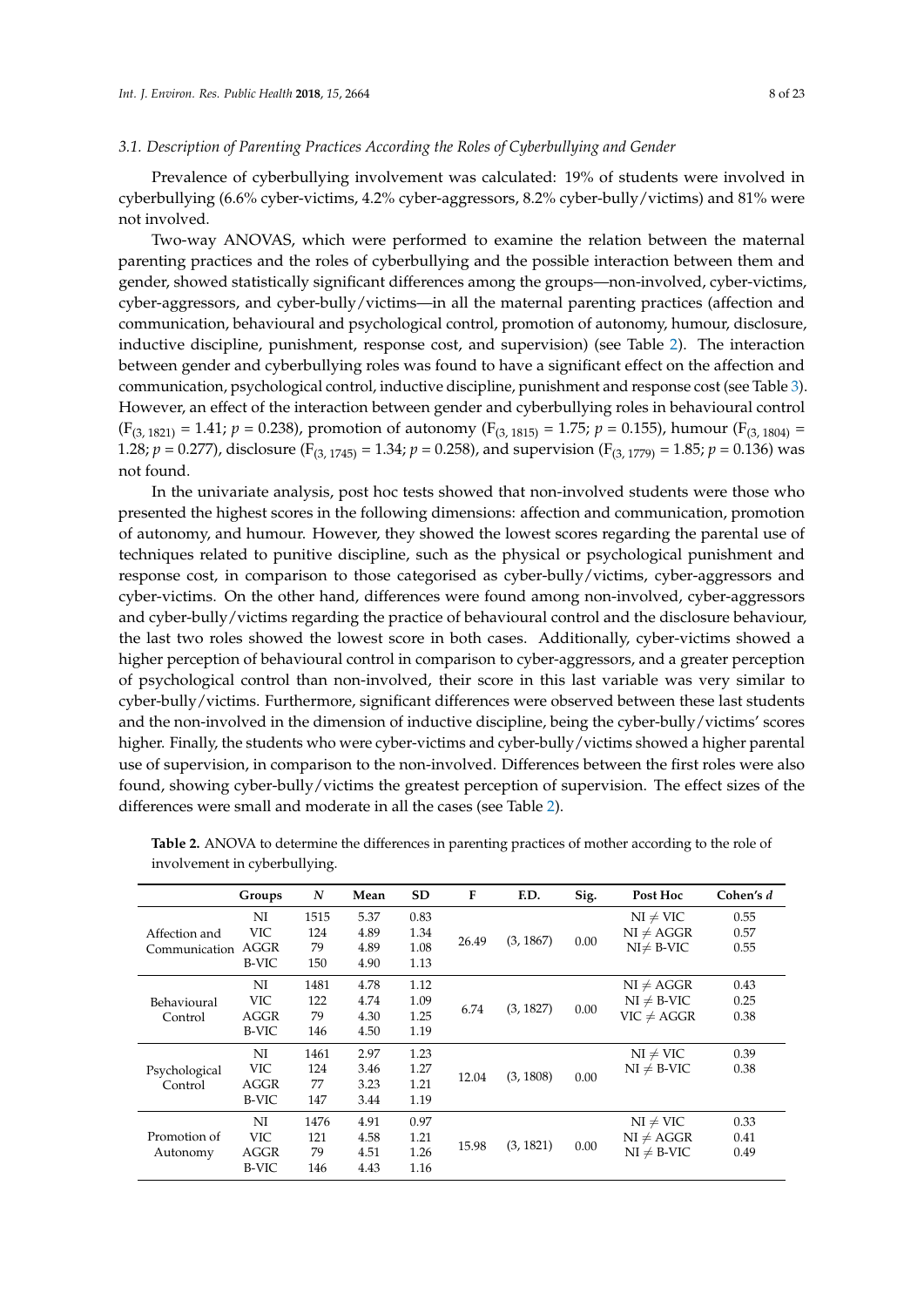<span id="page-8-0"></span>

|             | Groups       | $\boldsymbol{N}$ | Mean | <b>SD</b> | $\mathbf F$ | F.D.      | Sig. | Post Hoc         | Cohen's d |
|-------------|--------------|------------------|------|-----------|-------------|-----------|------|------------------|-----------|
|             | NI           | 1472             | 5.00 | 0.99      |             |           |      | $NI \neq VIC$    | 0.39      |
|             | <b>VIC</b>   | 121              | 4.60 | 1.22      |             |           | 0.00 | $NI \neq AGGR$   | 0.46      |
| Humour      | <b>AGGR</b>  | 74               | 4.54 | 1.18      | 21.49       | (3, 1810) |      | $NI \neq B-VIC$  | 0.58      |
|             | <b>B-VIC</b> | 144              | 4.41 | 1.21      |             |           |      |                  |           |
|             | NI           | 1422             | 4.55 | 1.27      |             |           |      | $NI \neq AGGR$   | 0.51      |
| Disclosure  | <b>VIC</b>   | 114              | 4.24 | 1.50      |             | (3, 1750) | 0.00 | $NI \neq B-VIC$  | 0.49      |
|             | <b>AGGR</b>  | 74               | 3.90 | 1.35      | 15.69       |           |      |                  |           |
|             | B-VIC        | 141              | 3.93 | 1.32      |             |           |      |                  |           |
|             | NI           | 1430             | 3.39 | 1.72      |             |           |      | $NI \neq B-VIC$  | 0.33      |
| Inductive   | <b>VIC</b>   | 117              | 3.74 | 1.87      |             |           |      |                  |           |
| discipline  | AGGR         | 74               | 3.72 | 1.79      | 5.94        | (3, 1756) | 0.00 |                  |           |
|             | B-VIC        | 136              | 3.95 | 1.68      |             |           |      |                  |           |
|             | NI           | 1379             | 1.43 | 1.60      |             |           |      | $NI \neq VIC$    | 0.50      |
|             | <b>VIC</b>   | 120              | 2.26 | 2.21      |             | (3, 1700) | 0.00 | $NI \neq AGGR$   | 0.53      |
| Punishment  | <b>AGGR</b>  | 71               | 2.29 | 1.82      | 30.35       |           |      | $NI \neq B-VIC$  | 0.73      |
|             | B-VIC        | 131              | 2.62 | 2.03      |             |           |      |                  |           |
|             | NI           | 1425             | 2.03 | 1.76      |             |           |      | $NI \neq VIC$    | 0.35      |
| Response    | <b>VIC</b>   | 120              | 2.67 | 2.28      |             | (3, 1759) |      | $NI \neq B-VIC$  | 0.46      |
| Cost        | AGGR         | 76               | 2.59 | 1.89      | 13.86       |           | 0.00 | $NI \neq AGGR$   | 0.31      |
|             | B-VIC        | 139              | 2.85 | 1.85      |             |           |      |                  |           |
|             | NI           | 1444             | 1.69 | 1.78      |             |           |      | $NI \neq VIC$    | 0.33      |
| Supervision | <b>VIC</b>   | 122              | 2.28 | 2.12      |             |           | 0.00 | $NI \neq B-VIC$  | 0.64      |
|             | AGGR         | 74               | 2.22 | 1.89      | 23.24       | (3, 1785) |      | $B-VIC \neq VIC$ | 0.30      |
|             | <b>B-VIC</b> | 146              | 2.94 | 2.28      |             |           |      |                  |           |

**Table 2.** *Cont.*

Notes: NI = Non-involved; VIC = Cyber-victim; AGGR = Cyber-aggressor; B-VIC = Cyber-bully/Victim; F.D. = Freedom Degrees; SD = Standard Deviation.

As regards the effect of the interaction between gender and role of cyberbullying in the affection and communication dimension, the analysis indicated that the highest perception was found in non-involved in boys and girls, but while in boys cyber-victims were those who reflect the lowest perception of this dimension, in girls were cyber-bully/victims, followed of cyber-aggressors (see Figure [1\)](#page-10-0). With respect to psychological control, in boys, non-involved showed the lowest perception, being victims who reflected the highest scores. Non-involved girls showed also the lowest perception of psychological control. However, in this last group, were cyber-bully/victims who got the highest scores (see Figure [2\)](#page-10-1). Similarly, non-involved girls indicated the lowest use of inductive discipline by their mother, finding the highest values in cyber-bully/victims boys (see Figure [3\)](#page-11-0). However, there were no significant differences found between the cyberbullying roles comparing boys and girls to themselves. In punishment and response costs the highest scores were obtained by those boys categorized as cyber-victims, who showed similar values compared to cyber-bully/victims. Non-involved showed the lowest scores. However, the differences between non-involved and cyber-bully/victims were significant only in punishment. In girls, cyber-bully/victims obtained the highest scores, followed by cyber-aggressors and cyber-victims, respectively (see Figures [4](#page-11-1) and [5\)](#page-12-0). However, the differences between non-involved and cyber-aggressors were not significant in response cost. Two-way ANOVA about the differences in mother parenting practices according to the interaction between the role of involvement in cyberbullying and gender can be seen in Table [3.](#page-9-0) This table has included only those variables significantly affected by the interaction between gender and cyberbullying roles.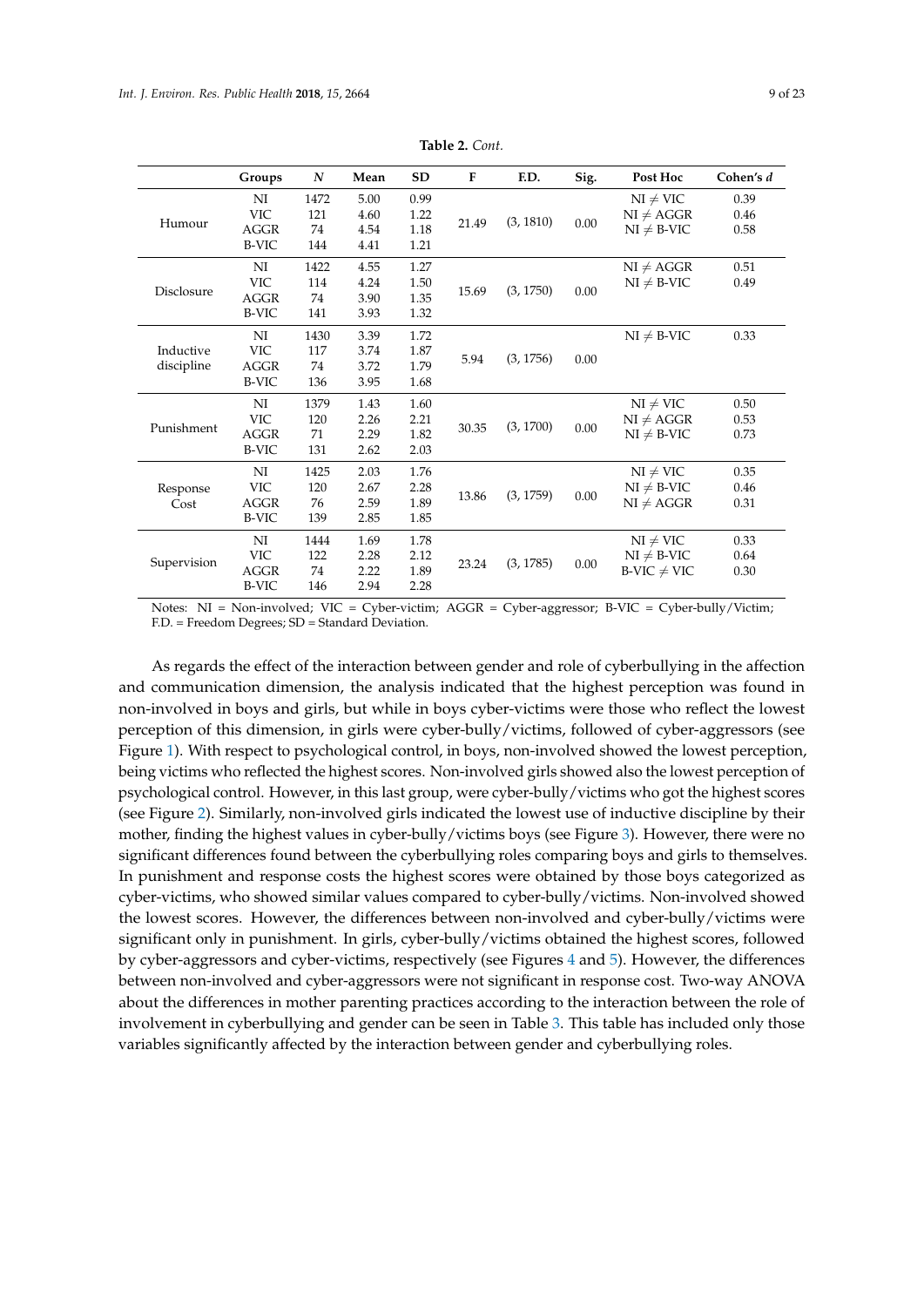| Variable                            | Group        | Sex           | Mean         | <b>SD</b>    | $\boldsymbol{N}$ | F    | F.D.      | Sig.  | Post Hoc                                                   | Cohen's d          |
|-------------------------------------|--------------|---------------|--------------|--------------|------------------|------|-----------|-------|------------------------------------------------------------|--------------------|
|                                     | NI           | boys<br>girls | 5.31<br>5.41 | 0.85<br>0.80 | 710<br>801       |      |           |       | $NI\sigma \neq VIC\sigma$<br>$NJ\sigma \neq AGGR\sigma$    | $-0.56$<br>$-0.45$ |
|                                     | <b>VIC</b>   | boys<br>girls | 4.80<br>4.95 | 1.30<br>1.37 | 63<br>61         |      |           |       | $NJ\sigma \neq B-VIC\sigma$<br>$NI\sigma \neq B-VIC$ ?     | $-0.36$<br>$-0.86$ |
| Affection and<br>communication AGGR |              | boys<br>girls | 4.91<br>4.80 | 1.12<br>0.94 | 59<br>20         | 2.94 | (3, 1863) | 0.032 | $NI9 \neq VIC$ ơ<br>$NI9 \neq VIC9$                        | $-0.72$<br>$-0.54$ |
|                                     | <b>B-VIC</b> | boys          | 4.99         | 1.02         | 118              |      |           |       | $NI^{\circ} \neq AGGR^{\circ}$                             | $-0.60$            |
|                                     |              | girls         | 4.55         | 1.42         | 32               |      |           |       | $NI9 \neq B-VIC$ ơ<br>$NI9 \neq B-VIC9$                    | $-0.50$<br>$-1.03$ |
|                                     | NI           | boys<br>girls | 3.09<br>2.85 | 1.24<br>1.20 | 680<br>776       |      |           |       | $NJ\sigma \neq NJ\Omega$<br>$N J \sigma \neq V I C \sigma$ | $-0.19$<br>0.45    |
| Psychological                       | <b>VIC</b>   | boys<br>girls | 3.65<br>3.29 | 1.18<br>1.34 | 62<br>61         | 4.98 | (3, 1802) | 0.002 | $NI9 \neq VIC\sigma$<br>$NI9 \neq B-VIC$ ơ                 | 0.66<br>0.41       |
| control                             | AGGR         | boys<br>girls | 3.06<br>3.73 | 1.22<br>1.05 | 58<br>19         |      |           |       | $NI9 \neq B-VIC9$                                          | 0.77               |
|                                     | <b>B-VIC</b> | boys<br>girls | 3.34<br>3.78 | 1.15<br>1.29 | 116<br>31        |      |           |       |                                                            |                    |
|                                     | NI           | boys<br>girls | 3.60<br>3.19 | 1.79<br>1.62 | 659<br>766       |      |           |       | $NI\sigma \neq NI\Omega$<br>$NI9 \neq B-VIC$ ơ             | $-0.79$<br>$-0.44$ |
| Inductive                           | <b>VIC</b>   | boys<br>girls | 3.89<br>3.60 | 2.07<br>1.65 | 58<br>58         | 3.55 | (3, 1750) | 0.014 |                                                            |                    |
| discipline                          | AGGR         | boys<br>girls | 3.46<br>4.40 | 1.66<br>1.95 | 54<br>20         |      |           |       |                                                            |                    |
|                                     | <b>B-VIC</b> | boys<br>girls | 3.91<br>4.08 | 1.75<br>1.36 | 109<br>27        |      |           |       |                                                            |                    |
|                                     | NI           | boys<br>girls | 1.70<br>1.18 | 1.88<br>1.27 | 622<br>752       |      |           |       | $NI\sigma \neq NI\Omega$<br>$NI\sigma \neq VIC\sigma$      | $-0.33$<br>0.40    |
|                                     | <b>VIC</b>   | boys<br>girls | 2.47<br>2.05 | 2.22<br>2.20 | 61<br>58         |      |           | 0.019 | $NJ\sigma \neq B-VIC\sigma$<br>$NI9 \neq VIC\sigma$        | 0.44<br>0.94       |
| Punishment                          | AGGR         | boys<br>girls | 2.14<br>2.66 | 1.65<br>2.20 | 52<br>19         | 3.30 | (3, 1694) |       | $NI9 \neq VIC9$<br>$NI9 \neq AGGR\sigma$                   | 0.64<br>0.74       |
|                                     | <b>B-VIC</b> | boys          | 2.54         | 1.87         | 104              |      |           |       | $NI9 \neq AGGR9$                                           | 1.13               |
|                                     |              | girls         | 2.88         | 2.56         | 27               |      |           |       | $NI9 \neq BVIC$ ơ<br>$NI9 \neq BVIC9$                      | 1.00<br>1.27       |
|                                     | NI           | boys<br>girls | 2.38<br>1.72 | 1.95<br>1.51 | 657<br>763       |      |           |       | $NI\sigma \neq NI\Omega$<br>$NI9 \neq VIC\sigma$           | $-0.38$<br>0.19    |
| Response cost                       | <b>VIC</b>   | boys<br>girls | 2.76<br>2.58 | 2.37<br>2.19 | 60<br>60         | 4.45 | (3, 1754) | 0.004 | $NI9 \neq VIC9$<br>$NI9 \neq BVIC\sigma$                   | 0.10<br>0.19       |
|                                     | AGGR         | boys<br>girls | 2.48<br>2.88 | 1.65<br>2.48 | 57<br>19         |      |           |       | $NI9 \neq BVIC9$                                           | 0.40               |
|                                     | <b>B-VIC</b> | boys<br>girls | 2.76<br>3.17 | 1.75<br>2.16 | 109<br>30        |      |           |       |                                                            |                    |

<span id="page-9-0"></span>**Table 3.** Two-way ANOVA about the differences in mother parenting practices according to the interaction between the role of involvement in cyberbullying and gender.

Notes: 0 = boys; 9 = girls; NI = Non-involved; VIC = Cyber-victim; AGGR = Cyber-aggressor; B-VIC = Cyber-bully/Victim; F.D. = Freedom Degrees; SD = Standard Deviation.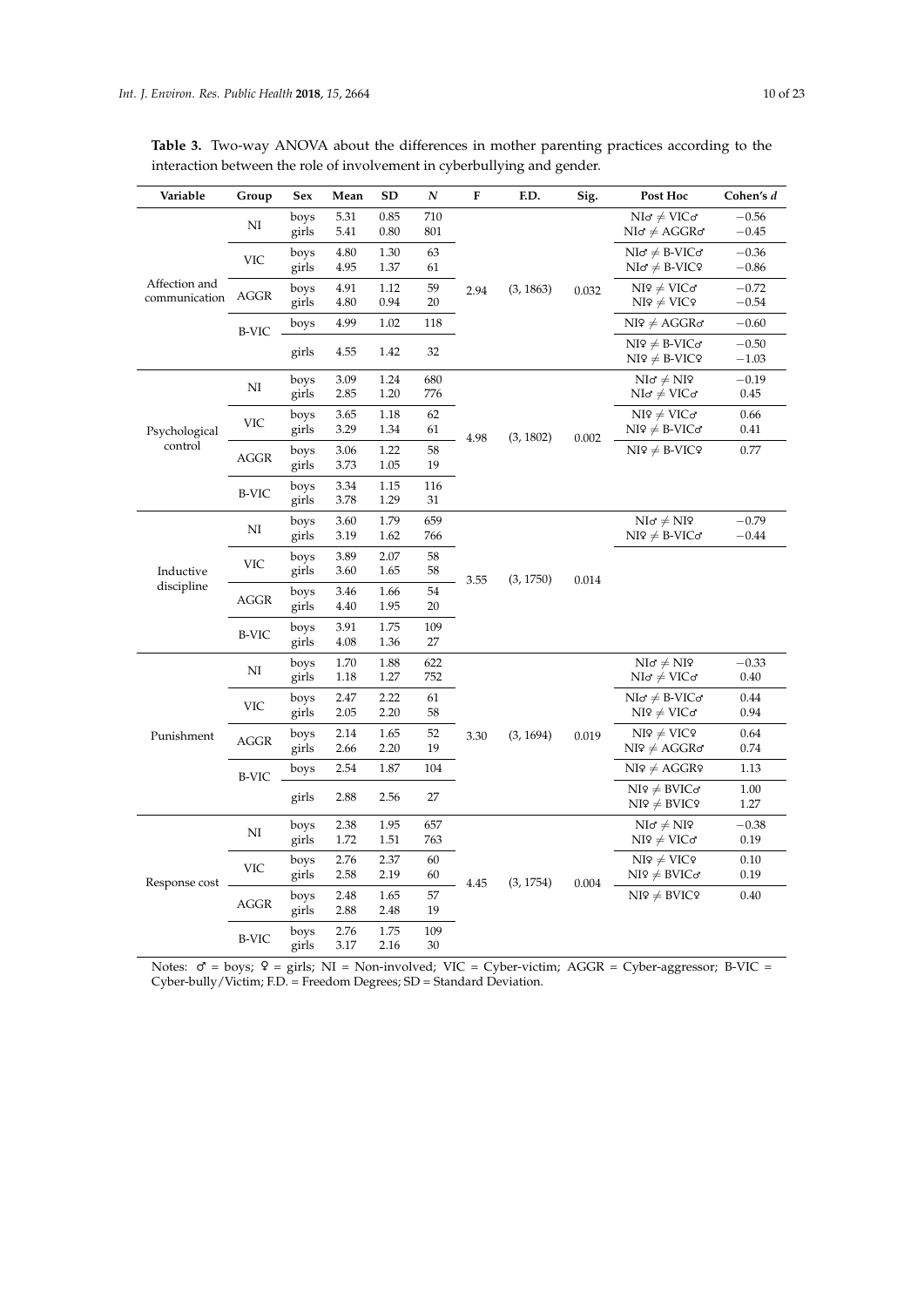<span id="page-10-0"></span>

<span id="page-10-1"></span>Figure 1. Effect of the interaction of gender and cyberbullying roles on mother affection and communication. Notes: NI = Non-involved; C-V = Cyber-victim; C-A = Cyber-Aggressor; C-BV<br>= Cyber-bully/victim. = Cyber-bully/victin



Figure 2. Effect of the interaction of gender and cyberbullying roles on mother psychological control. Notes: NI = Non-involved; C-V = Cyber-victim; C-A = Cyber-Aggressor; C-BV = Cyber-bully/victim.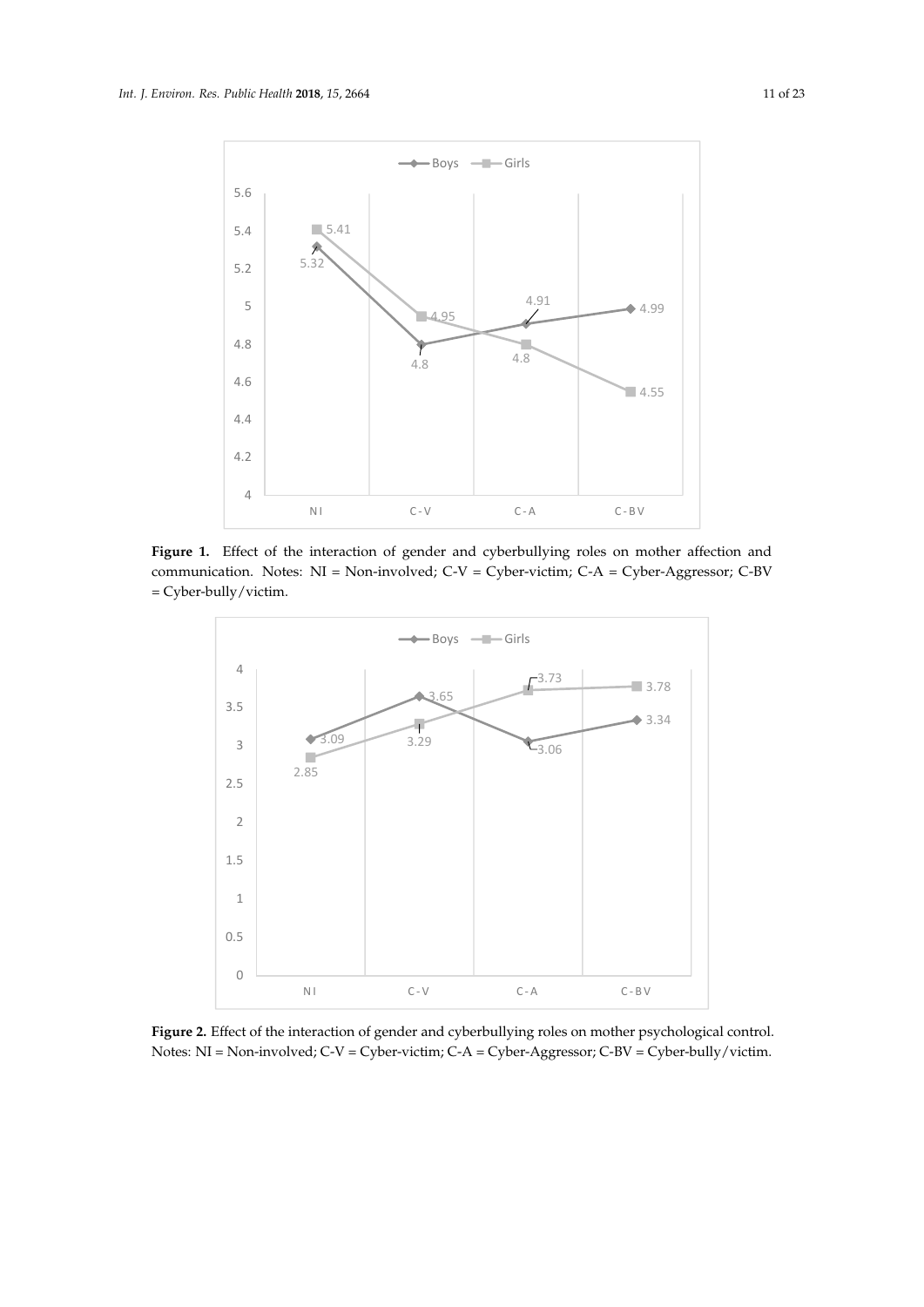<span id="page-11-0"></span>

<span id="page-11-1"></span>Figure 3. Effect of the interaction of gender and cyberbullying roles on mother inductive discipline. Notes: NI = Non-involved; C-V = Cyber-victim; C-A = Cyber-Aggressor; C-BV = Cyber-bully/victim.



Figure 4. Effect of the interaction of gender and cyberbullying roles on mother punishment. Notes: NI = Non-involved; C-V = Cyber-victim; C-A = Cyber-Aggressor; C-BV = Cyber-bully/victim.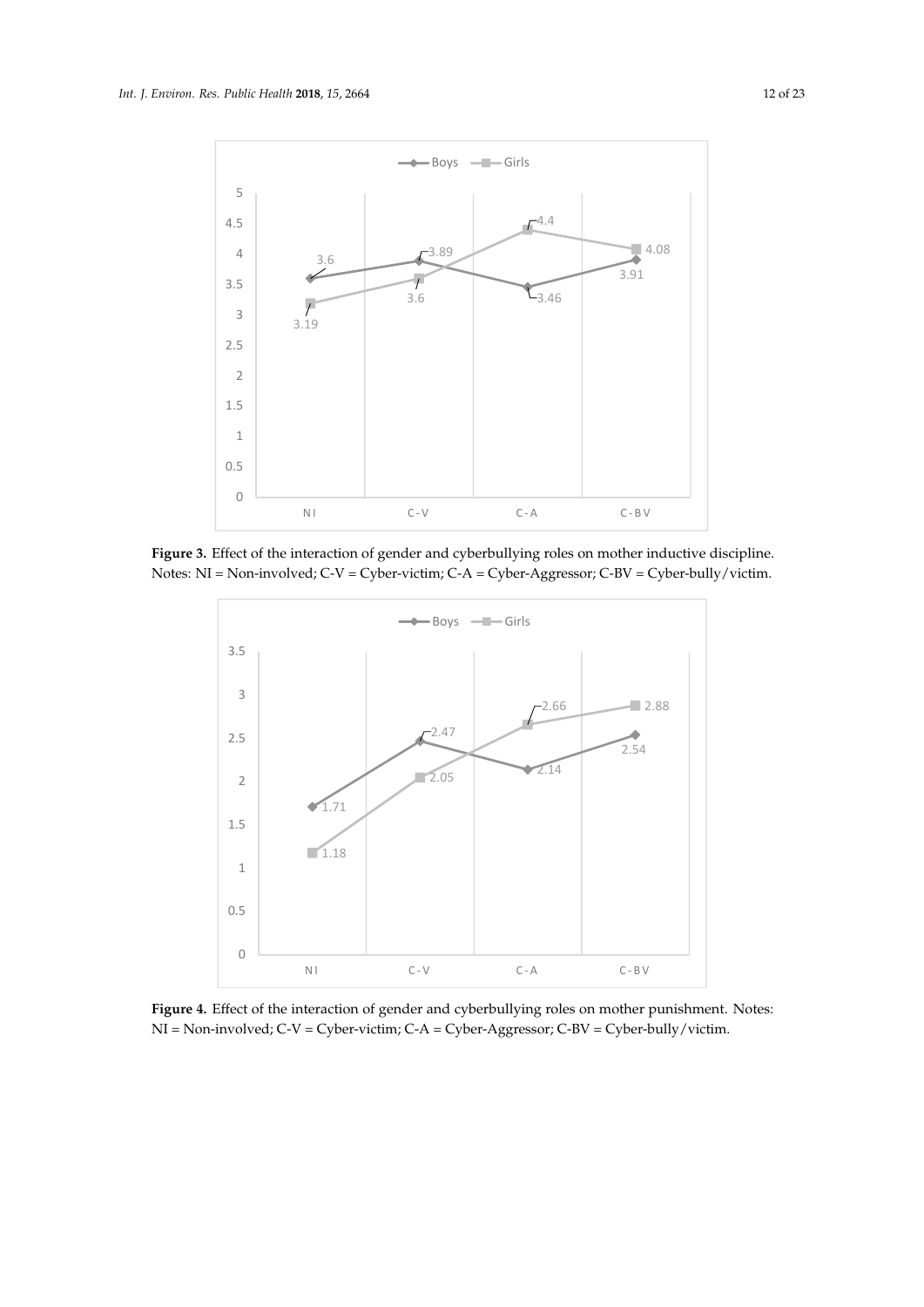<span id="page-12-0"></span>

**Figure 5.** Effect of the interaction of gender and cyberbullying roles on mother response cost. Notes: **Figure 5.** Effect of the interaction of gender and cyberbullying roles on mother response cost. Notes: NI = Non-involved; C-V = Cyber-victim; C-A = Cyber-Aggressor; C-BV = Cyber-bully/victim. NI = Non-involved; C-V = Cyber-victim; C-A = Cyber-Aggressor; C-BV = Cyber-bully/victim.

When analysing the differences between the paternal parenting practices, and the roles of When analysing the differences between the paternal parenting practices, and the roles of cyberbullying, the results from the ANOVA test (see Table 4) showed the existence of significant cyberbullying, the results from the ANOVA test (see Table [4\)](#page-13-0) showed the existence of significant<br>statistical differences among the established groups in all the educational practices. The interaction between gender and cyberbullying roles was found to have a significant effect on psychological between gender and cyberbullying roles was found to have a significant effect on psychological control<br>and promotion of autonomy (see Table 5). However, it was not found an effect of the interaction between gender and cyberbullying roles in affection and communication ( $F_{(3, 1787)} = 1.21$ ;  $p = 0.305$ ), behavioural control (F<sub>(3, 1748)</sub> = 0.63; p = 0.594), humour (F<sub>(3, 1804)</sub> = 1.28; p = 0.277), disclosure (F<sub>(3, 1674)</sub> = 0.97;  $p$  = 0.404), inductive discipline (F<sub>(3, 1668)</sub> = 2.39;  $p$  = 0.067), punishment (F<sub>(3, 1611)</sub> = 1.07;  $p$  = 0.358), response cost (F<sub>(3, 1650)</sub> = 2.16;  $p = 0.090$ ), and supervision (F<sub>(3, 1690)</sub> = 1.72;  $p = 0.160$ ).

Particularly, non-involved adolescents were those who got higher scores in the dimensions Particularly, non-involved adolescents were those who got higher scores in the dimensions<br>of affection and communication, humour and disclosure, and lower scores in the procedures of punishment and response cost, in comparison to the adolescents categorised as cyber-bully/victims, punishment and response cost, in comparison to the adolescents categorised as cyber-bully/victims, cyber-aggressors and cyber-victims, as the analysis showed afterwards. Cyber-victims and cyber-cyber-aggressors and cyber-victims, as the analysis showed afterwards. Cyber-victims and cyber-bully/victims showed a greater perception of psychological control than those non-involved cyber-bully/victims showed a greater perception of psychological control than those non-involved<br>and indicated that their progenitors did not tend to promote their autonomy. Cyber-aggressors and cyber-bully/victims reflected the lowest scores in behavioural control; however, they showed a greater cyber-bully/victims reflected the lowest scores in behavioural control; however, they showed a greater<br>use of supervision as a procedure used by parents to manage discipline, establishing significant differences with the non-involved students. Finally, significant differences were observed between the<br>last students and the cyber-bully/victims in the dimension of inductive discipline, being lower the last students and the cyber-bully/victims in the dimension of inductive discipline, being lower the scores from the non-involved students. The effect sizes on the differences were small and moderate in<br>all the cases (see Table 4). all the cases (see Table  $4$ ).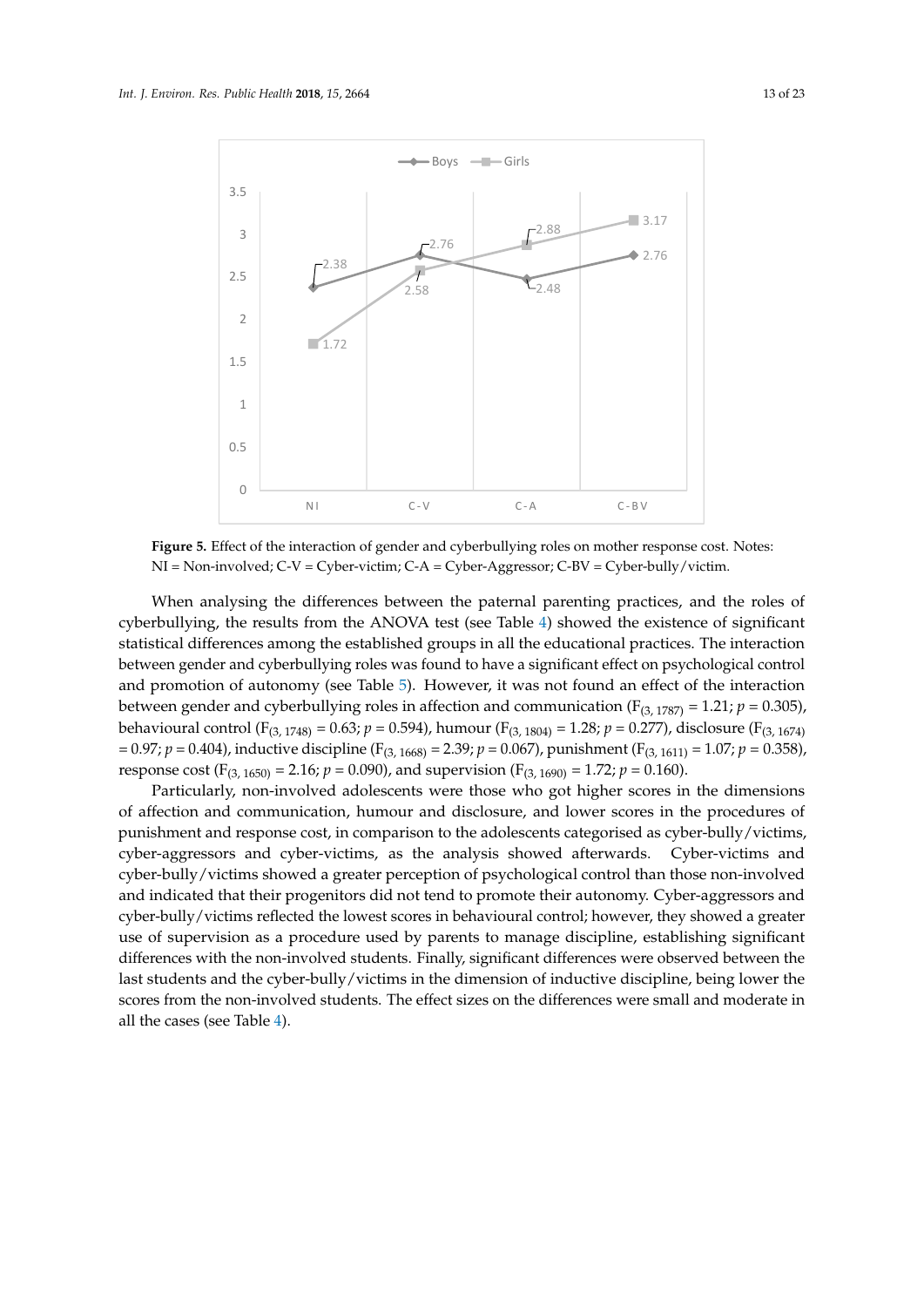|                                | Groups                                                              | N                        | Mean                         | SD                           | F     | F.D.      | Sig. | Post Hoc                                              | Cohen's d            |
|--------------------------------|---------------------------------------------------------------------|--------------------------|------------------------------|------------------------------|-------|-----------|------|-------------------------------------------------------|----------------------|
| Affection and<br>Communication | N <sub>I</sub><br><b>VIC</b><br><b>AGGR</b><br><b>B-VIC</b>         | 1452<br>121<br>76<br>143 | 4.99<br>4.33<br>4.36<br>4.47 | 1.06<br>1.37<br>1.22<br>1.24 | 27.19 | (3, 1791) | 0.00 | $NI \neq VIC$<br>$NI \neq AGGR$<br>$NI \neq B-VIC$    | 0.61<br>0.59<br>0.48 |
| Behavioural<br>Control         | NI<br><b>VIC</b><br><b>AGGR</b><br><b>B-VIC</b>                     | 1422<br>121<br>75<br>136 | 4.52<br>4.32<br>3.98<br>4.09 | 1.22<br>1.36<br>1.28<br>1.31 | 9.26  | (3, 1753) | 0.00 | $NI \neq AGGR$<br>$NI \neq B-VIC$                     | 0.44<br>0.35         |
| Psychological<br>Control       | N <sub>I</sub><br><b>VIC</b><br><b>AGGR</b><br><b>B-VIC</b>         | 1402<br>118<br>71<br>137 | 2.90<br>3.34<br>3.14<br>3.38 | 1.21<br>1.30<br>1.21<br>1.19 | 10.83 | (3, 1727) | 0.00 | $NI \neq VIC$<br>$NI \neq B-VIC$                      | 0.36<br>0.39         |
| Promotion of<br>Autonomy       | $\mathbf{N}\mathbf{I}$<br><b>VIC</b><br>AGGR<br><b>B-VIC</b>        | 1415<br>115<br>76<br>138 | 4.77<br>4.35<br>4.48<br>4.36 | 1.04<br>1.23<br>1.19<br>1.14 | 11.79 | (3, 1743) | 0.00 | $NI \neq VIC$<br>$NI \neq B-VIC$                      | 0.40<br>0.39         |
| Humour                         | NI<br><b>VIC</b><br>AGGR<br><b>B-VIC</b>                            | 1472<br>121<br>74<br>144 | 5.00<br>4.61<br>4.54<br>4.41 | 0.99<br>1.22<br>1.18<br>1.21 | 21.49 | (3, 1810) | 0.00 | $NI \neq VIC$<br>$NI \neq AGGR$<br>$NI \neq B-VIC$    | 0.39<br>0.46<br>0.58 |
| Disclosure                     | $\mathbf{N}\mathbf{I}$<br><b>VIC</b><br><b>AGGR</b><br>B-VIC        | 1370<br>110<br>70<br>130 | 4.04<br>3.51<br>3.46<br>3.41 | 1.39<br>1.55<br>1.33<br>1.37 | 14.89 | (3, 1679) | 0.00 | $NI \neq VIC$<br>$NI \neq AGGR$<br>$NI \neq B-VIC$    | 0.38<br>0.42<br>0.45 |
| Inductive<br>discipline        | NI<br><b>VIC</b><br>AGGR<br><b>B-VIC</b>                            | 1364<br>113<br>69<br>129 | 3.24<br>3.49<br>3.66<br>3.84 | 1.72<br>1.79<br>1.79<br>1.76 | 6.00  | (3, 1674) | 0.00 | $NI \neq B-VIC$                                       | 0.35                 |
| Punishment                     | $\mathbf{N}\mathbf{I}$<br><b>VIC</b><br><b>AGGR</b><br><b>B-VIC</b> | 1317<br>110<br>65<br>124 | 1.38<br>1.99<br>2.35<br>2.49 | 1.65<br>2.06<br>1.86<br>1.95 | 24.04 | (3, 1615) | 0.00 | $NI \neq VIC$<br>$NI \neq AGGR$<br>$NI \neq B-VIC$    | 0.36<br>0.58<br>0.66 |
| Response Cost                  | N <sub>I</sub><br><b>VIC</b><br>AGGR<br>B-VIC                       | 1341<br>115<br>70<br>131 | 1.88<br>2.41<br>2.54<br>2.78 | 1.72<br>2.10<br>1.87<br>1.97 | 14.70 | (3, 1656) | 0.00 | $NI \neq VIC$<br>$NI \neq AGGR$<br>$NI \neq B-VIC$    | 0.30<br>0.38<br>0.52 |
| Supervision                    | NI<br><b>VIC</b><br>AGGR<br><b>B-VIC</b>                            | 1379<br>115<br>70<br>133 | 1.59<br>2.03<br>2.35<br>2.78 | 1.74<br>1.93<br>2.06<br>2.24 | 21.44 | (3, 1696) | 0.00 | $NI \neq AGGR$<br>$NI \neq B-VIC$<br>$VIC \neq B-VIC$ | 0.43<br>0.67<br>0.36 |

<span id="page-13-0"></span>**Table 4.** ANOVA to determine the differences in parenting practices of father according to the role of involvement in cyberbullying.

Notes: NI = Non-involved; VIC = Cyber-victim; AGGR = Cyber-aggressor; B-VIC = Cyber-bully/Victim; F.D. = Freedom Degrees; SD = Standard Deviation.

As regards the effect of the interaction in psychological control, in boys there were no differences in the perception of this practice according to the role of involvement in cyberbullying. However, non-involved girls showed the lowest perception of psychological control compared to cyber-aggressors and cyber-bully/victims (see Figure [6\)](#page-14-1). With respect to promotion of autonomy, cyber-bully/victim girls had the lowest scores compared to non-involved. However, in the case of boys, the students who showed the lowest perception of promotion of autonomy were cyber-victims. The scores of cyber-aggressors and non-involved were very similar, being the highest (see Figure [7\)](#page-15-0). Two-way ANOVAS about the differences in father parenting practices according to the interaction between the role of involvement in cyberbullying and gender can be seen in Table [5.](#page-14-0) In this table have been only included those variables affected significantly by the interaction between gender and cyberbullying roles.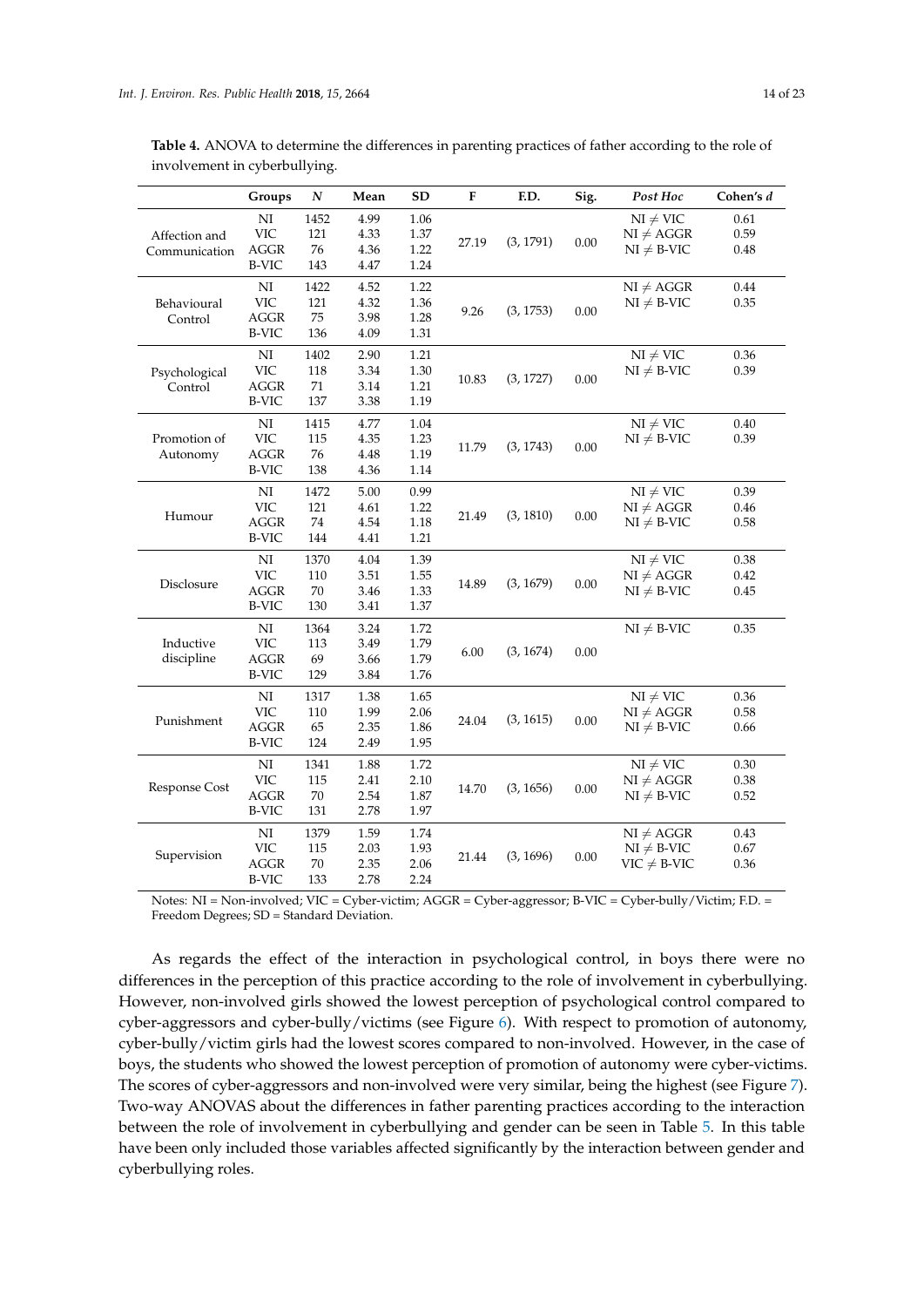| Variable      | Group        | <b>Sex</b> | Mean | <b>SD</b> | N   | F    | F.D.      | Sig.  | Post Hoc                           | Cohen's d |
|---------------|--------------|------------|------|-----------|-----|------|-----------|-------|------------------------------------|-----------|
|               |              | boys       | 3.04 | 1.23      | 661 |      | (3, 1721) |       | $NI\sigma \neq NI\Omega$           | $-0.23$   |
|               | NI           | girls      | 2.76 | 1.15      | 736 |      |           |       | $NI\sigma \neq B-VI\text{C}\Omega$ | 0.58      |
|               |              | boys       | 3.42 | 1.25      | 60  | 6.24 |           | 0.000 | $NI9 \neq VIC\sigma$               | 0.57      |
| Psychological | <b>VIC</b>   | girls      | 3.28 | 1.35      | 57  |      |           |       | $NI9 \neq AGGR9$                   | 0.15      |
| control       |              | boys       | 2.93 | 1.15      | 53  |      |           |       | $NI9 \neq BVIC$ ơ                  | 0.44      |
|               | <b>AGGR</b>  | girls      | 3.75 | 1.20      | 18  |      |           |       | $NI9 \neq BVIC9$                   | 0.86      |
|               | <b>B-VIC</b> | boys       | 3.27 | 1.14      | 108 |      |           |       |                                    |           |
|               |              | girls      | 3.76 | 1.31      | 29  |      |           |       |                                    |           |
|               |              | boys       | 4.69 | 1.04      | 661 |      |           |       | $NI \circ \neq VI C \circ$         | $-0.53$   |
|               | NI           | girls      | 4.83 | 1.04      | 749 |      |           |       | $NI9 \neq VIC\sigma$               | $-0.67$   |
|               |              | boys       | 4.12 | 1.27      | 56  |      |           |       | $NI9 \neq BVIC$ ơ                  | $-0.39$   |
| Promotion     | <b>VIC</b>   | girls      | 4.56 | 1.15      | 58  |      |           |       | $NI9 \neq BVIC9$                   | $-0.64$   |
| of autonomy   |              | boys       | 4.58 | 1.20      | 57  | 3.26 | (3, 1737) | 0.021 |                                    |           |
|               | AGGR         | girls      | 4.15 | 1.12      | 19  |      |           |       |                                    |           |
|               |              | boys       | 4.42 | 1.00      | 107 |      |           |       |                                    |           |
|               | <b>B-VIC</b> | girls      | 4.14 | 1.53      | 31  |      |           |       |                                    |           |

<span id="page-14-0"></span>**Table 5.** Two-way ANOVAS about the differences in father parenting practices according to the interaction between the role of involvement in cyberbullying and gender. **Table 5.** Two-way AlvOVAS about the unterences in father parenting

<span id="page-14-1"></span>Notes: NI = Non-involved; VIC = Cyber-victim; AGGR = Cyber-aggressor; B-VIC = Cyber-bully/Victim; F.D. = Notes: NI = Non-involved; VIC = Cyber-victim; AGGR = Cyber-aggressor; B-VIC = Cyber-bully/Victim; F.D. = Freedom Degrees; SD = Standard Deviation. Freedom Degrees; SD = Standard Deviation.



**Figure 6.** Effect of the interaction of gender and cyberbullying roles on father psychological control. **Figure 6.** Effect of the interaction of gender and cyberbullying roles on father psychological control. Notes: NI = Non-involved; C-V = Cyber-victim; C-A = Cyber-Aggressor; C-BV = Cyber-bully/victim. Notes: NI = Non-involved; C-V = Cyber-victim; C-A = Cyber-Aggressor; C-BV = Cyber-bully/victim.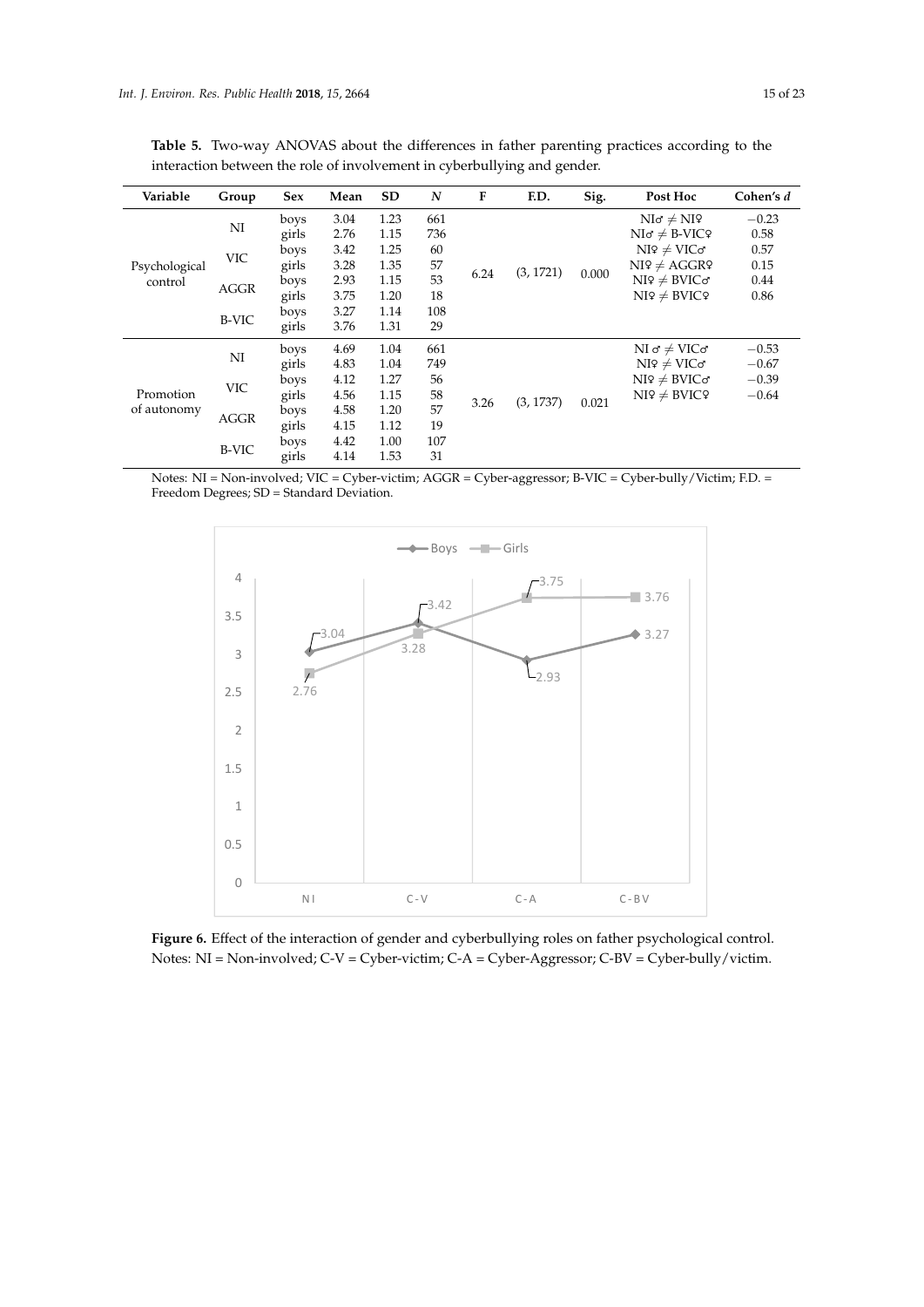<span id="page-15-0"></span>

**Figure 7.** Effect of the interaction of gender and cyberbullying roles on father promotion of autonomy. **Figure 7.** Effect of the interaction of gender and cyberbullying roles on father promotion of autonomy.<br>Notes: NI = Non-involved; C-V = Cyber-victim; C-A = Cyber-Aggressor; C-BV = Cyber-bully/victim.

# *3.2. Relation between Parenting Practices and the Involvement in the Different Cyberbullying Roles. 3.2. Relation between Parenting Practices and the Involvement in the Different Cyberbullying Roles*

The binary logistic regression analysis, which used as a dependent variable the role of cyber-The binary logistic regression analysis, which used as a dependent variable the role of cyber-victim, offered a correct estimation ( $\chi^2$  = 6.06, *p* < 0.01) in the 92.9% of the cases for the general sample. In the case of boys, the model correctly estimated the 93.4% of the cases ( $\chi^2$  = 10.75, *p* < 0.01), with a slightly lower percentage to the model with only girls (92.4%;  $\chi^2$  = 11.19,  $p \leq 0.01$ ). The variables which took part in the equation in each case can be observed in Table [6.](#page-16-0) Specifically, affection and communication of father and mother had an inverse effect on involvement as a cyber-victim (from mother in case of boys and from father and mother in general sample). Additionally, mother's punishment had a direct effect on this involvement in girls. Overall, those variables achieved to explain 5.5% of the variance of the dependent variable when we worked with the total sample, and 5.2% and 4.7% when we selected 5.2% and 4.7% when we selected only boys and only girls, respectively. only boys and only girls, respectively.

The binary logistic regression analysis carried out for the cyber-aggressor role provided us with The binary logistic regression analysis carried out for the cyber-aggressor role provided us with a correct estimation of the 95.9% in the cases for the general sample ( $\chi^2$  = 8.34,  $p$  < 0.05). In the case of boys, the model correctly estimated the 94.4% of the cases ( $\chi^2$  = 6.3,  $p$  < 0.05), a slightly lower percentage to that the model with only girls (97.4%;  $\chi^2$  = 7.59,  $p$  < 0.01). The variables which took part in the equation in each case can be observed in Table 6. Affection and communication of father had in the equation in each case can be observed in Table [6.](#page-16-0) Affection and communication of father had an inverse effect on involvement as cyber-aggressor in all the subsamples. However, father's promotion of autonomy and father and mother inductive discipline had a direct effect; in the first case only for boys, and in the second, in the general sample and in girls, respectively. Taking into account the odds ratio, the variables which seem to explain better the involvement as a cyber-aggressor was inductive discipline of father and mother for the general sample and in the case of girls respectively, and father's promotion of autonomy in the case of boys. Overall, those variables achieved to explain 5.9% of the variance in the dependent variable when we worked with the total sample, and 6.2% and 19.4% when we selected only boys and only girls, respectively.

The binary logistic regression analysis carried out for the cyber-bully/victim role provided us The binary logistic regression analysis carried out for the cyber-bully/victim role provided us with a correct estimation of 92.3% in the cases for the general sample ( $\chi^2$  = 4.01,  $p$  < 0.05). In the case of boys, the model correctly estimated 87.8% of the cases ( $\chi^2$  = 8.47,  $p$  < 0.001), a lower percentage to the model with only girls (96.5%;  $\chi^2$  = 19.9,  $p$  < 0.01). The variables which took part in the equation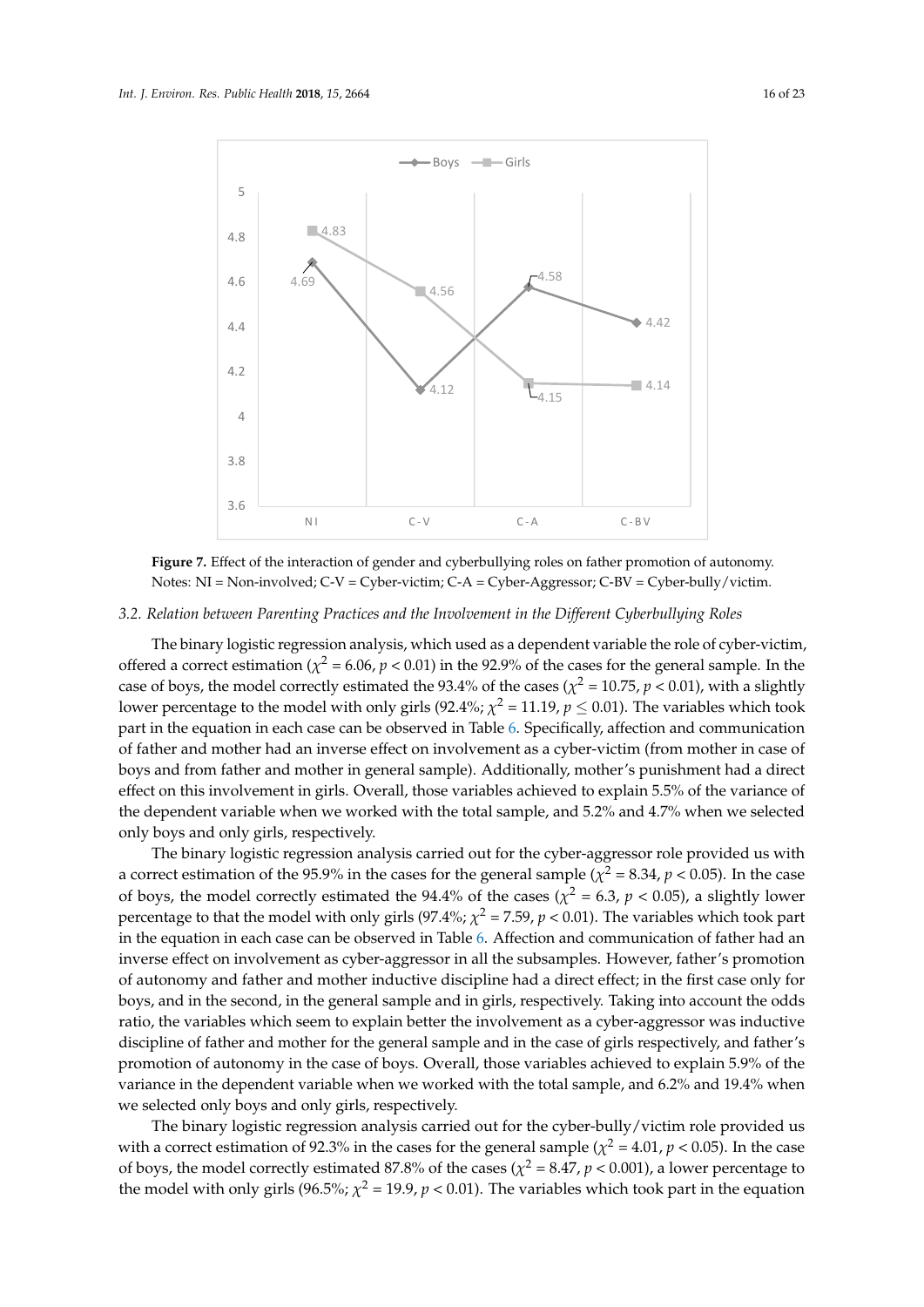in each case can be observed in Table [6.](#page-16-0) Disclosure to mother and father had an inverse effect on involvement as a cyber-bully/victim in the general sample and boys, specifically. However, father's supervision (in the general sample and boys) and mother's punishment (in girls) had a direct effect. Taking into account the odds ratio, the variables which seem to explain better the involvement as a cyber-bully/victim was mother's punishment and father's supervision in the general sample and father's supervision in the case of boys. Overall, those variables achieved to explain 8.6% of the variance in the dependent variable when we worked with the total sample, and 6.9% and 13.1% when we selected only boys and only girls, respectively.

The binary logistic regression analysis which used as a dependent variable the role of non-involved offered a correct estimation ( $\chi^2$  = 5.77,  $p$  < 0.05) in 81.1% of the cases for the general sample. In the case of boys, the model correctly estimated 75.6% of the cases ( $\chi^2$  = 7.31,  $p$  < 0.01), with a higher percentage to the one we found by selecting only girls (86.3%;  $\chi^2$  = 7.88,  $p \leq 0.01$ ). Those variables which took part in the equation in each case can be observed in Table [6.](#page-16-0) Specifically, affection and communication of father and mother had an inverse effect on involvement as a cyber-victim (from mother in case of boys and from father and in general sample). Additionally, mother's punishment had a direct effect on this involvement in girls and the general sample, and mother's response cost and supervision and father's inductive discipline had the same effect on girls, boys, and in the general sample, respectively. Taking into account the odds ratio, the variables which seem to explain better the non-involvement in cyberbullying was affection and communication, from the father for the general sample and girls, and from the mother in the case of boys. Overall, those variables achieved to explain 11.8% of the variance of the dependent variable when we worked with the total sample, and 9.9% and 16.1% when we selected only boys and only girls, respectively.

<span id="page-16-0"></span>

| Dependent<br>Variable | <b>Predictors Variables</b>               | B       | <b>Odds Ratio</b> | Sig.  |
|-----------------------|-------------------------------------------|---------|-------------------|-------|
|                       | Mother's affection and communication (GS) | $-0.25$ | 0.77              | 0.027 |
| Role of               | Father's affection and communication (GS) | $-0.27$ | 0.76              | 0.010 |
| Cyber-victim          | Mother's affection and communication (B)  | $-0.47$ | 0.62              | 0.000 |
|                       | Father's punishment (G)                   | 0.30    | 1.35              | 0.000 |
|                       | Father's inductive discipline (GS)        | 0.24    | 1.27              | 0.003 |
|                       | Father's affection and communication (GS) | $-0.42$ | 0.65              | 0.000 |
| Role of               | Father's promotion of autonomy (B)        | 0.59    | 1.80              | 0.015 |
| Cyber-aggressor       | Father's affection and communication (B)  | $-0.71$ | 0.49              | 0.000 |
|                       | Mother's inductive discipline (G)         | 0.68    | 1.97              | 0.000 |
|                       | Father's affection and communication (G)  | $-0.54$ | 0.58              | 0.004 |
|                       | Mother's punishment (GS)                  | 0.16    | 1.17              | 0.029 |
|                       | Father's supervision (GS)                 | 0.13    | 1.14              | 0.043 |
| Role of               | Disclosure to mother (GS)                 | $-0.24$ | 0.78              | 0.004 |
| Cyber-bully/victim    | Father's supervision (B)                  | 0.20    | 1.23              | 0.000 |
|                       | Disclosure to father (B)                  | $-0.26$ | 0.76              | 0.004 |
|                       | Mother's punishment (G)                   | 0.47    | 1.6               | 0.000 |
|                       | Father's affection and communication (GS) | 0.39    | 1.48              | 0.000 |
|                       | Father's inductive discipline (GS)        | $-0.12$ | 0.88              | 0.016 |
|                       | Mother's punishment (GS)                  | $-0.18$ | 0.82              | 0.000 |
| Role of               | Mother's affection and communication (B)  | 0.45    | 1.57              | 0.000 |
| non-involved          | Mother's supervision (B)                  | $-0.13$ | 0.87              | 0.006 |
|                       | Father's affection and communication (G)  | 0.32    | 1.84              | 0.002 |
|                       | Mother's punishment (G)                   | $-0.16$ | 0.84              | 0.074 |
|                       | Mother's response cost (G)                | $-0.24$ | 0.78              | 0.004 |

**Table 6.** Variables included in the regression equation for the different roles of cyber-bullying.

Notes: GS = General sample; B = Boys; G = Girls; *B* = non-standardized coefficient.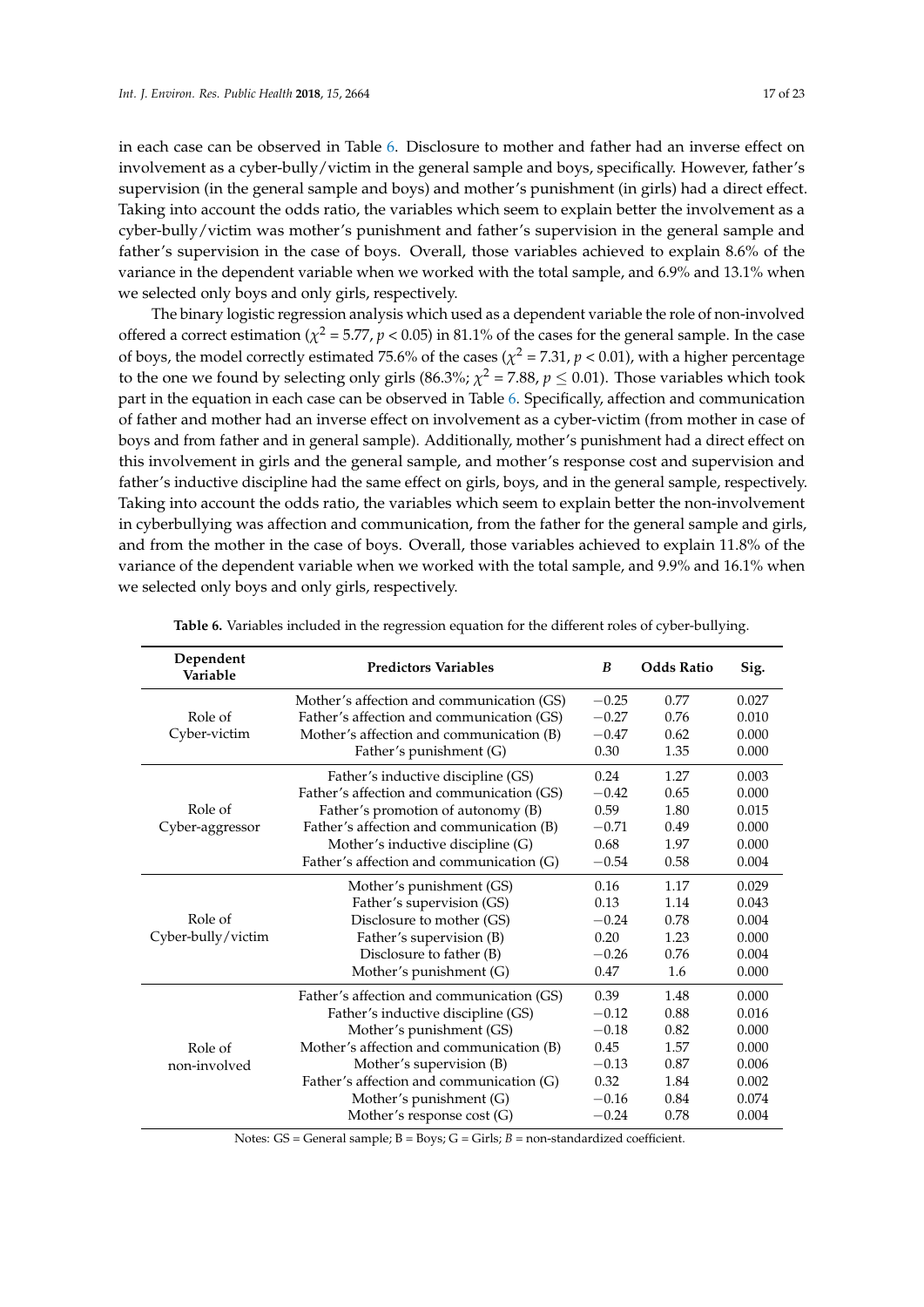#### **4. Discussion**

This study was carried out to explore the possible relation between parenting practices and the involvement in cyberbullying taking into account the gender of teenagers. The first aim was directed to describe parental practices of different roles. In particular, students non-involved in cyberbullying -compared to those involved- perceived a greater affection and communication, a better humour from their progenitors, as well as a higher promotion of their autonomy by their mother, presenting a more frequent disclosure behaviour towards the father. Those involved, cyber-victims, cyber-aggressors and cyber-bully/victims, stated experiencing a greater use of physical punishment or psychological aggression by their progenitors as well as being object of disciplinary procedures, such as the response cost and the supervision by the father. These results are consistent with the first hypothesis and the previous evidence, in which differences in the mother's and father's educational practices regarding involvement in cyberbullying are not specified. In this sense, previous research also emphasizes the positive effect of affection and communication and the promotion of autonomy, as well as the risks under the use of punitive or excessive discipline regarding the involvement in this violent phenomenon [\[22](#page-21-10)[,32](#page-21-12)[,36,](#page-21-17)[38\]](#page-21-19). With regard to parental humour, although it may seem that this dimension has not been analysed in relation to cyberbullying, the observed trend coincides with bullying studies, which place it as a clearly beneficial attitude for minors, and which is, in any case, associated with a lower involvement in violent dynamics [\[39](#page-21-20)[–41\]](#page-22-0).

It was observed that minors who were cyber-victims or cyber-bully/victims tend to perceive more psychological control from both progenitors, a greater use of discipline strategies, such as response cost and supervision by the mother, and a lower promotion of paternal autonomy. There are only a few studies that have examined the importance of promoting minors' autonomy and there are even less studies that have used involvement in cyberbullying as a dependent variable. In general, it has been observed that this practice stimulates the acquisition of essential competences to be able to successfully manage future difficulties and, therefore, to make decisions on their own lives with independence and conviction [\[53\]](#page-22-12). On the contrary, a parental attitude that limits the filial autonomy makes easy the minors' dependence feeling towards their parents when they have to face problematic situations. This dependence would make difficult the successful resolution of problematic situations such as cyberbullying [\[6,](#page-20-5)[39\]](#page-21-20). Similarly, other practices, such as the psychological control—more used by cyber-victims' and cyber-bully/victims' progenitors—have clearly shown their negative effect on minors' adjustment, promoting inefficacy and low self-esteem feelings as well as lessening their the capacity to develop a successful defence against an unjustified aggressive act at the hands of another peer, regardless the means in which the aggression takes place [\[38](#page-21-19)[,40,](#page-21-21)[42\]](#page-22-1).

Being involved as cyber-aggressors or cyber-bully/victims has shown to be associated with a lower disclosure towards both progenitors, something to be expected given the intention of concealing the immoral action undertaken to avoid its negative consequences [\[36](#page-21-17)[,37\]](#page-21-18). Nevertheless, disclosure towards the father was also a less widespread practice among the victims. This result could be interpreted from diverse viewpoints. It could be due to the fact that the father is perceived by the cyber-victims as a lower source of assistance. This perception would coincide with what we found on other samples with adolescents that pointed at the mother as a closer figure, who rouses a greater trust or who reflects a greater ability to stimulate this subtle control technique in her children [\[25\]](#page-21-6). On the other hand, this result also seems to suggest that, even though it is more common to resort to the mother to disclose personal information, its possible protective effect regarding cyberbullying would only occur when the father becomes an interlocutor in this regard. Therefore, the use of disclosure with both progenitors could be showing that there is a positive and trustworthy environment among all the members of that family, what could favour the adjustment and welfare of all of them [\[27](#page-21-8)[,29\]](#page-21-9).

The cyber-aggressors and cyber-bully/victims have also shown to perceive a lower behavioural control and a greater use of discipline procedures like the response cost and the supervision. This result seems to evidence the necessity of promoting parental monitoring, not only by developing norms related to the minor's general behaviour, but also by using the procedures of parental mediation,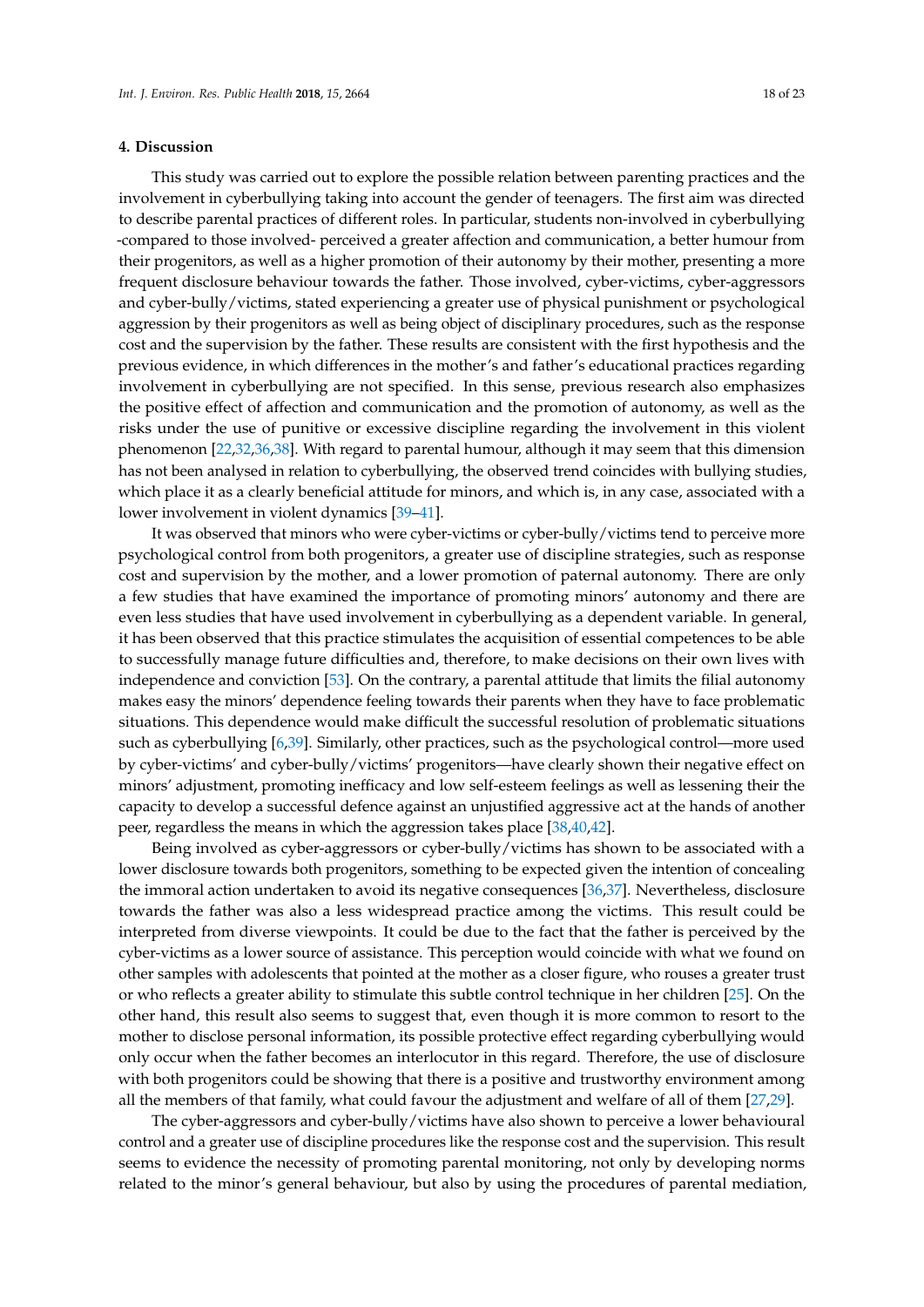which allow to know, and even to limit, the use that young people make of their mobile phones and computers, guiding them to avoid the risks and extract the potentiality these means may have [\[14\]](#page-20-13). Therefore, it would be advisable to use inducement, based on reasoning and stimulation of the moral power and empathy [\[48\]](#page-22-7). However, the exclusive use of this technique neither seems to give good results. The results show that cyber-bully/victims, which are the most complex and maladjusted role of the phenomenon, indicated a more frequent use of this discipline procedure by their progenitors than the rest of the people involved. This could be indicating that maybe students involved in cyberbullying are difficult sons and daughters whose parents have to use different discipline techniques to correct their misbehaviour compared to those not involved in this violent dynamic, but also, that inductive discipline is not so positive if it is not accompanied by other protective attitudes, such as empathy and respect by the adolescent as some recent informative perspectives suggest, such as positive discipline [\[54\]](#page-22-13). In any case, the effect of this discipline perspective has not been empirically examined, so it would be necessary to study its effects applied to cyberbullying involvement.

As it was stated in the second hypothesis, an effect of the interaction between gender and cyberbullying roles in some parental practices was found. The parenting practices affected by this effect were maternal affection and communication and psychological control, paternal promotion of autonomy and psychological control, and the use of different discipline procedures by the mother, such as inductive discipline, punishment and response cost. In general, it can be observed that, in boys, the most negative results in each dimension were found in cyber-victims or cyber-bully/victims, while, in girls, they were associated to the role of cyber-bully/victim or cyber-aggressor. In this sense, boys cyber-victims obtained the lowest scores on maternal affection and communication and paternal promotion of autonomy, and the highest on paternal psychological control. In addition, boys cyber-victims and cyber-bully/victims showed the greatest perception of maternal psychological control and the most frequent use of the different discipline procedures. These same results were found in the case of girls in cyber-bully/victims or cyber-aggressors. Although previous research has shown that negative parental behaviours tend to affect to boys and girls in a different way, to the best of our knowledge, it is the first study that reports these results applied to cyberbullying. In this sense, recent studies have reported that negative parenting (especially those parental practices related to the management of misbehaviour such as high control or punishment) increases the likelihood of girls to develop externalizing and aggressive behaviours [\[55](#page-22-14)[,56\]](#page-22-15) and that girls seem to be more affected by negative parental practices which favour that they feel more hurt and less loved than boys [\[57\]](#page-22-16). This evidence helps to understand our findings which suggest that negative parenting in girls is associated not only to the lack of skills to cope cyber-victimization situations, but also to an important maladjustment which also leads them to bully others through ICT. However, it is necessary to continue studying gender differences in the relationship between parenting practices and cyberbullying involvement through longitudinal studies to be able to get specific conclusions for taking into account in the design of interventions to prevent cyberbullying.

The second aim was to know the predictive value of parenting practices, on the involvement in different roles of cyberbullying, paying attention to the progenitors' and minors' gender. The role that parenting practices play does not seem to be exactly the same for boys and for girls involved in cyberbullying. Affection and communication dimension was an apparent protective factor for the involvement as a cyber-victim (especially in boys) and cyber-aggressor, which was also positive and strongly related to the non-involved role. In addition, it is important to underline the importance of disclosure towards the father and the promotion of autonomy of father to prevent the involvement of boys as a cyber-bully/victim and cyber-aggressor respectively. On the other side, the use of the different discipline procedures, and especially punishment for girls, were the parental behaviours that suppose a greater risk for the involvement as a cyber-victim, cyber-aggressor and cyber-bully/victim, showing these same procedures a negative relationship with the role of non-involved.

These results underline, as the third hypothesis indicated, the importance of affection and communication as a protective parental attitude in the involvement in cyberbullying, agreeing with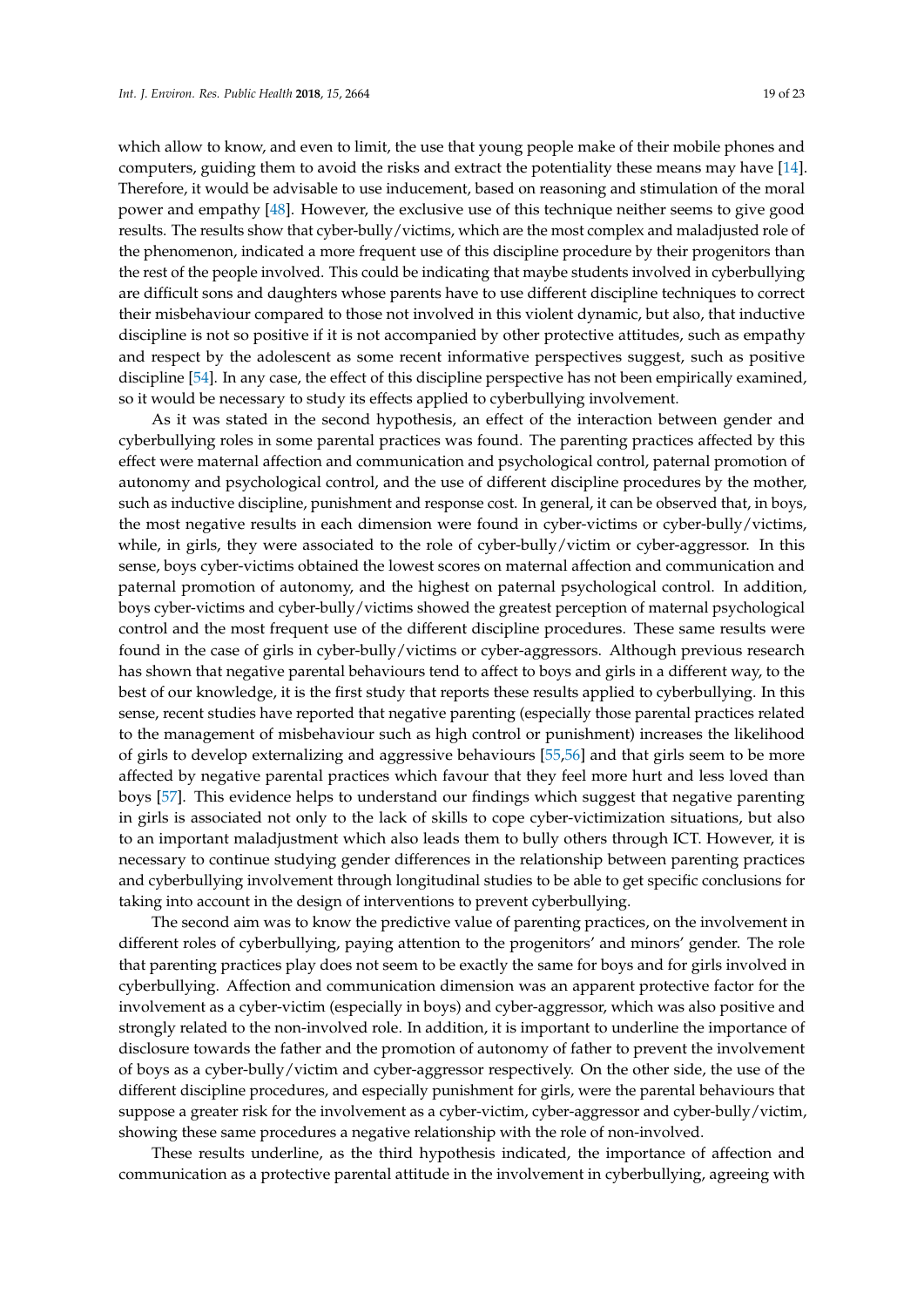previous studies on aggression [\[40](#page-21-21)[,43\]](#page-22-2). Moreover, findings suggest the relevance of coercive practices to explain the adolescent involvement in this violent phenomenon. Although it is difficult to identify a specific factor which contribute to the involvement of boys, it seems that positive paternal attitudes, such as promoting autonomy and others which favour the disclosure of adolescents to the father are very important for this group. Girls, however, did not show any protective factor beyond affection and communication, but the results could be indicating their special vulnerability to punitive discipline, such as physical and psychological punishment, which might increase the risk to become an object of online maltreatment or develop also aggressive acts turning into cyber-bully/victim. Previous studies have also highlighted the negative effect of punishment in psychosocial adjustment of adolescents, and especially girls [\[56\]](#page-22-15) and the positive effect of promoting teenagers' autonomy and stimulate their self-disclosure [\[41\]](#page-22-0). Nevertheless, more research is necessary to be able to explain this gender differences in the protective or risk effect of parenting styles in cyberbullying involvement.

Finally, as stated in the fourth hypothesis, girls seem to be those who suffered more impact by the family influence, which could explain the parenting styles and the parental discipline in girls reaching up to a 19.4% of the probability of being involved in cyberbullying, while this percentage is reduced to 9.9% in the case of boys. The different socialization that minors receive following their gender could explain this distribution of risk factors and parental protection regarding cyberbullying and its differential impact in boys and girls. Therefore, it is advisable to pay attention to this fact and standardize the practices, attitudes and values that progenitors transmit to their children, as their influence goes beyond preventing or stimulating their involvement in violent dynamics, such as cyberbullying, conditioning their future development paths [\[25,](#page-21-6)[43\]](#page-22-2). In any case, it would be advisable to further study gender differences in the relationship between parenting practices and the involvement in cyberbullying to extract clearer tendencies which are useful from a preventive point of view.

This study presents some limitations regarding its design and the way of measuring the construct of interest. This way, because of the use of self-report measures to collect information, we must be careful when interpreting the results, as these instruments measure the subjective perception from the surveyed adolescents regarding parenting styles and their progenitors' discipline, and they could entail certain bias, like social desirability or acquiescence. Nevertheless, the adolescents' response seems to be the most reliable source of information since they are less influenced by bias when describing their parents' educational styles who, unlike their progenitors, usually search for social acceptance [\[38\]](#page-21-19). The transversal design of the study also limits the possibility of drawing consistent conclusions on the accurate relation between parenting styles and parental discipline and the adolescents' involvement in cyberbullying, so we must interpret the data with certain prudence, avoiding establishing cause-effect relations.

#### **5. Conclusions**

The results of this study indicate that parenting practices are important factors to be taken into consideration regarding adolescents' involvement in cyberbullying, especially in girls. Therefore, the development of intervention initiatives whose purpose is fighting against cyberbullying must include family education to improve the awareness on the importance that the relationship with their children has for their welfare [\[58\]](#page-22-17). The results of this research seem to reflect that this style coincides with what has been described as democratic supervisor or indulgent, depending on the research and the questionnaire used to assess parenting style [\[21](#page-21-4)[,41\]](#page-22-0). This style makes it easy to establish a relaxed family environment, by fostering affection and communication, whilst it promotes minors' autonomy and good humour at home. To manage discipline, induction, reasoning, and parental monitoring are useful, since discipline is based on the establishment of norms and limits necessary to foster minor's regulation; additionally, it avoids other coercive practices, such as physical punishment or psychological control. In any case, the best parenting style depends on the psychosocial adjustment measure studied and also on the culture. In this sense, although in Spain and, in general, in western society, the styles which include these parenting practices seem to be better [\[41,](#page-22-0)[59,](#page-22-18)[60\]](#page-22-19),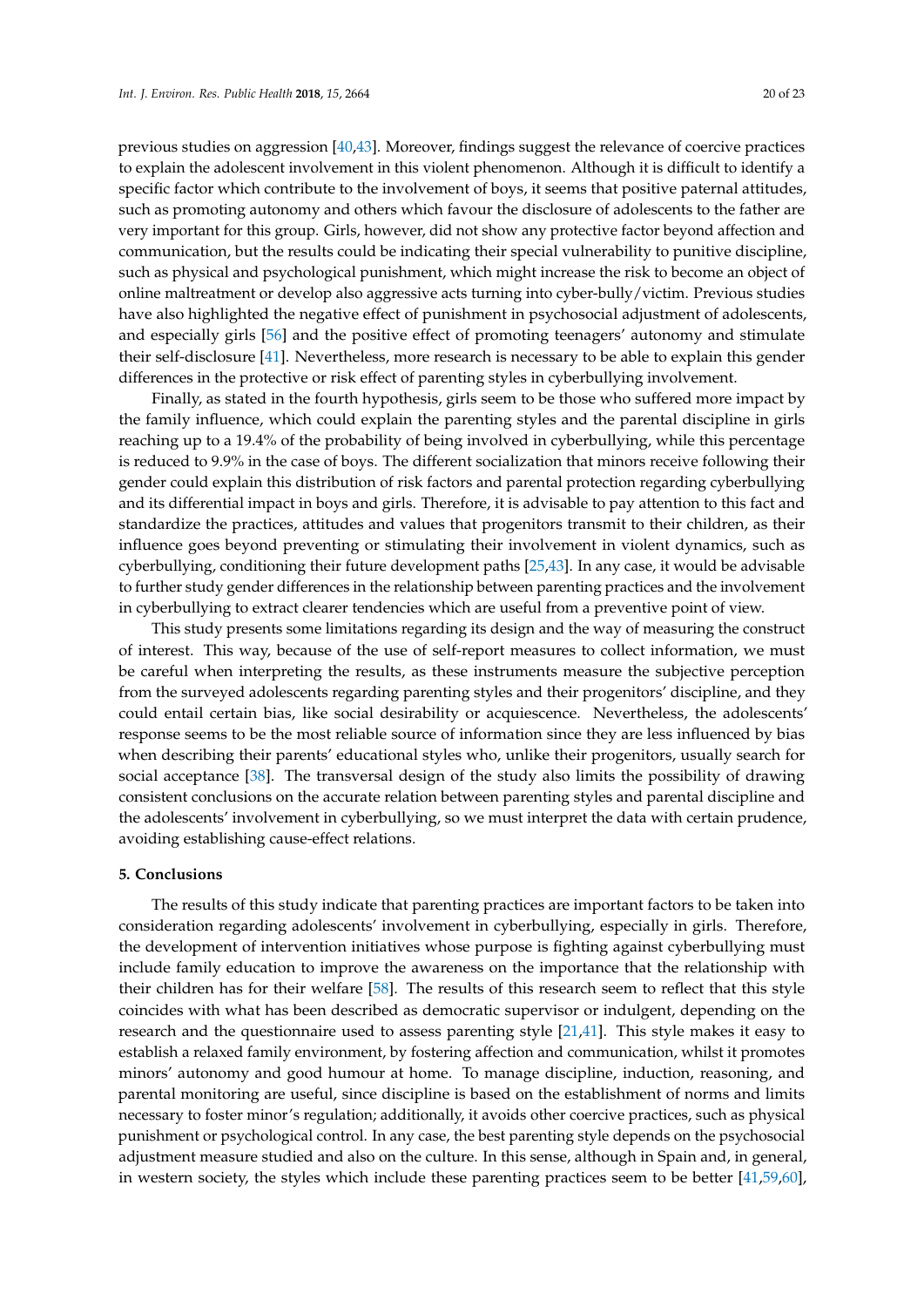maybe in other cultures and regarding different adjustment measures from cyberbullying the best for children and adolescents could be an adaptation of these behaviours to their own culture. For example, in eastern countries more restrictive parenting practices, such as higher monitoring and less promotion of autonomy, seem to be associated with good results [\[61\]](#page-22-20). Taking this into account, and focusing on the aims of this study, it would be interesting to examine the effect of parental practices, specifically those which seek to limit and monitor the use of ICT, such as parental mediation [\[14\]](#page-20-13) on cyberbullying involvement of teenagers from western and eastern countries.

**Author Contributions:** Conceptualization, O.G.-O.; Formal analysis, O.G.-O. and E.M.R.; Funding acquisition, R.O.-R. and R.D.R.; Investigation, O.G.-O.; Methodology, O.G.-O.; Project administration, E.M.R. and R.D.R.; Software, O.G.-O.; Supervision, E.M.R. and R.O.-R.; Writing—original draft, O.G.-O.; Writing—review & editing, O.G.-O., E.M.R., R.O.-R. and R.D.R.

**Funding:** This research was funded by the Government of Spain—R+D plan—grant number "PSI2016-74871-R" and "PSI2015-64114-R", and by the European Research Council (H2020 grant number 755175).

**Conflicts of Interest:** The authors declare no conflict of interest.

# **References**

- <span id="page-20-0"></span>1. Bernete, F. Usos de las TIC, relaciones sociales y cambios en la socialización de las y los jóvenes. *Rev. Estud. Juv.* **2010**, *88*, 97–114.
- <span id="page-20-1"></span>2. Machimbarrena, J.M.; Calvete, E.; Fernández-González, L.; Álvarez-Bardón, A.; Álvarez-Fernández, L.; González-Cabrera, J. Internet Risks: An Overview of Victimization in Cyberbullying, Cyber Dating Abuse, Sexting, Online Grooming and Problematic Internet Use. *Int. J. Environ. Res. Public. Health* **2018**, *15*, 2471. [\[CrossRef\]](http://dx.doi.org/10.3390/ijerph15112471) [\[PubMed\]](http://www.ncbi.nlm.nih.gov/pubmed/30400659)
- <span id="page-20-2"></span>3. Zych, I.; Ortega-Ruiz, R.; Del Rey, R. Scientific research on bullying and cyberbullying: Where have we been and where are we going. *Aggress. Violent Behav.* **2015**, *24*, 188–198. [\[CrossRef\]](http://dx.doi.org/10.1016/j.avb.2015.05.015)
- <span id="page-20-3"></span>4. Smith, P.K.; Mahdavi, J.; Carvalho, M.; Fisher, S.; Russell, S.; Tippett, N. Cyberbullying: Its nature and impact in secondary school pupils. *J. Child. Psychol. Psychiatry* **2008**, *49*, 376–385. [\[CrossRef\]](http://dx.doi.org/10.1111/j.1469-7610.2007.01846.x) [\[PubMed\]](http://www.ncbi.nlm.nih.gov/pubmed/18363945)
- <span id="page-20-4"></span>5. Olweus, D. *The Nature of School Bullying: A Cross National Perspective*; Smith, P.K., Morita, Y., Jurgen-Tas, J., Olweus, D., Catalano, R., Slee, P., Eds.; Routledge: London, UK, 1999.
- <span id="page-20-5"></span>6. Ortega, R.; Mora-Merchán, J. Las redes de iguales y el fenómeno del acoso escolar: Explorando el esquema dominio-sumisión. *Infancia Aprendiz.* **2008**, *31*, 515–528. [\[CrossRef\]](http://dx.doi.org/10.1174/021037008786140922)
- <span id="page-20-6"></span>7. Ybarra, M.L.; Espelage, D.L.; Mitchell, K.J. Differentiating Youth Who Are Bullied From Other Victims of Peer-Aggression: The Importance of Differential Power and Repetition. *J. Adolesc. Health* **2014**, *55*, 293–300. [\[CrossRef\]](http://dx.doi.org/10.1016/j.jadohealth.2014.02.009) [\[PubMed\]](http://www.ncbi.nlm.nih.gov/pubmed/24726463)
- <span id="page-20-7"></span>8. Dooley, J.J.; Pyzalski, J.; Cross, D. Cyberbullying Versus Face-to-Face Bullying: A Theoretical and Conceptual Review. *Z. Psychol. J. Psychol.* **2009**, *217*, 182–188. [\[CrossRef\]](http://dx.doi.org/10.1027/0044-3409.217.4.182)
- <span id="page-20-8"></span>9. Patchin, J.W.; Hinduja, S. Traditional and nontraditional bullying among youth: A test of general strain theory. *Youth Soc.* **2011**, *43*, 727–751. [\[CrossRef\]](http://dx.doi.org/10.1177/0044118X10366951)
- <span id="page-20-9"></span>10. Gini, G.; Espelage, D.L. Peer Victimization, Cyberbullying, and Suicide Risk in Children and Adolescents. *JAMA Pedriatrics* **2014**, *168*, 435–442. [\[CrossRef\]](http://dx.doi.org/10.1001/jama.2014.3212) [\[PubMed\]](http://www.ncbi.nlm.nih.gov/pubmed/25096695)
- <span id="page-20-10"></span>11. Twyman, K.; Saylor, C.; Taylor, L.A.; Comeaux, C. Comparing children and adolescents engaged in cyberbullying to matched peers. *CyberPsychol. Behav. Soc. Netw.* **2010**, *13*, 195–199. [\[CrossRef\]](http://dx.doi.org/10.1089/cyber.2009.0137) [\[PubMed\]](http://www.ncbi.nlm.nih.gov/pubmed/20528278)
- <span id="page-20-11"></span>12. Del Rey, R.; Casas, J.A.; Ortega-Ruiz, R. The impacts of the CONRED Program on different cyberbulling roles. *Aggress. Behav.* **2016**, *42*, 123–135. [\[CrossRef\]](http://dx.doi.org/10.1002/ab.21608) [\[PubMed\]](http://www.ncbi.nlm.nih.gov/pubmed/26351131)
- <span id="page-20-12"></span>13. Gage, N.A.; Prykanowski, D.A.; Larson, A. School Climate and Bullying Victimization: A Latent Class Growth Model Analysis. *Sch. Psychol. Q.* **2014**, *29*, 256–271. [\[CrossRef\]](http://dx.doi.org/10.1037/spq0000064) [\[PubMed\]](http://www.ncbi.nlm.nih.gov/pubmed/24933216)
- <span id="page-20-13"></span>14. Navarro, R.; Serna, C.; Martínez, V.; Ruiz-Oliva, R. The role of Internet use and parental mediation on cyberbullying victimization among Spanish children from rural public schools. *Eur. J. Psychol. Educ.* **2013**, *28*, 725–745. [\[CrossRef\]](http://dx.doi.org/10.1007/s10212-012-0137-2)
- <span id="page-20-14"></span>15. Floros, G.D.; Siomos, K.E.; Fisoun, V.; Dafouli, E.; Geroukalis, D. Adolescent Online cyberbullying in Greece: The Impact of Parental Online Security Practices, Bonding, and Online Impulsiveness. *J. Sch. Health* **2013**, *83*, 445–453. [\[CrossRef\]](http://dx.doi.org/10.1111/josh.12049) [\[PubMed\]](http://www.ncbi.nlm.nih.gov/pubmed/23586890)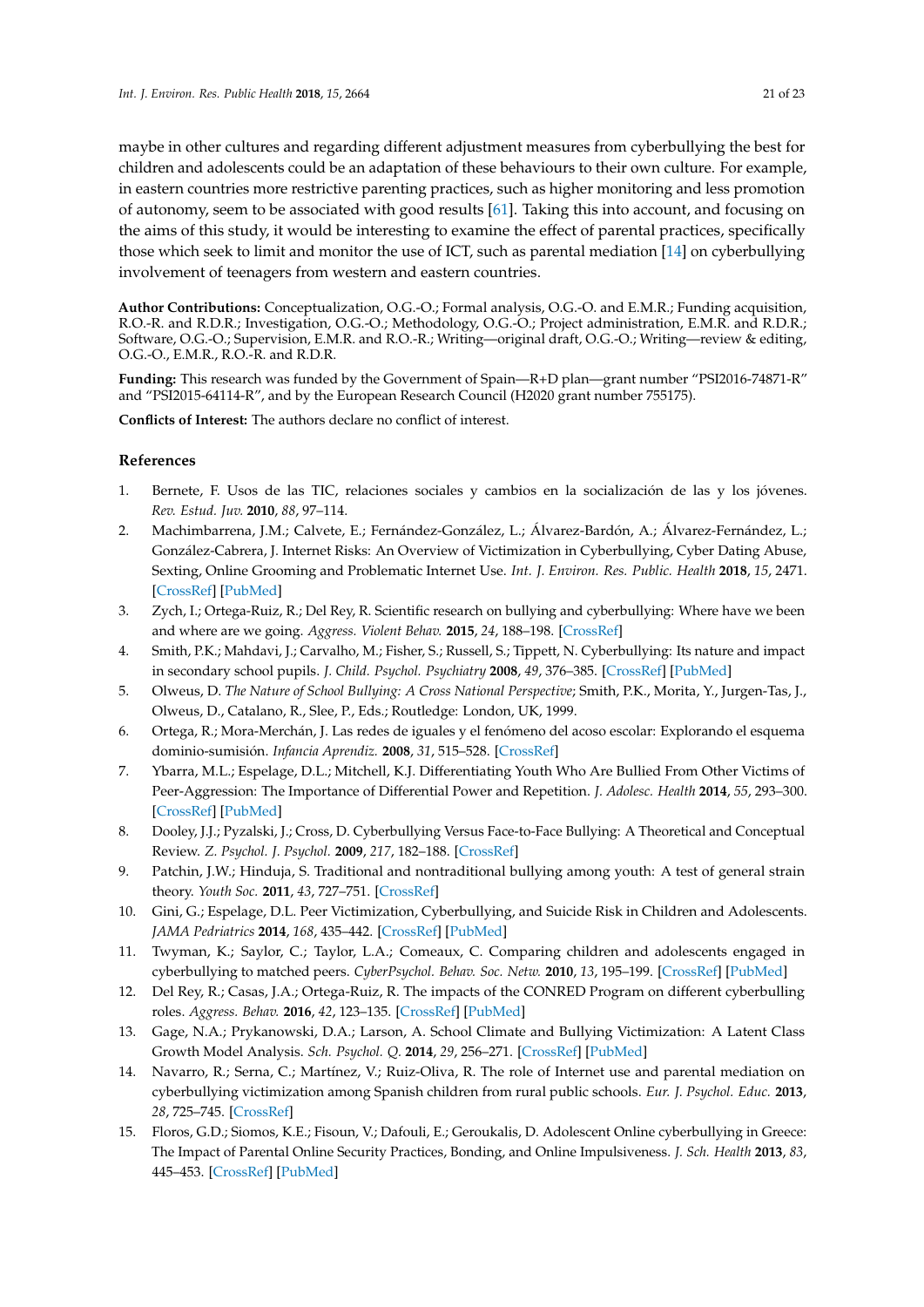- 16. Lee, S.J.; Chae, Y.G. Children's Internet use in a family context: Influence on family relationships and parental mediation. *Cyberpsychol. Behav.* **2007**, *10*, 640–644. [\[CrossRef\]](http://dx.doi.org/10.1089/cpb.2007.9975) [\[PubMed\]](http://www.ncbi.nlm.nih.gov/pubmed/17927531)
- <span id="page-21-0"></span>17. Lwin, M.O.; Stanaland, A.; Miyazaki, A. Protecting children's privacy online: How parental mediation strategies affect website safeguard effectiveness. *J. Retail.* **2008**, *84*, 205–217. [\[CrossRef\]](http://dx.doi.org/10.1016/j.jretai.2008.04.004)
- <span id="page-21-1"></span>18. Chang, F.C.; Chiu, C.H.; Miao, N.F.; Chen, P.H.; Lee, C.M.; Chiang, J.T.; Pan, Y.C. The relationship between parental mediation and Internet addiction among adolescents, and the association with cyberbullying and depression. *Compr. Psychiatry* **2015**, *57*, 21–28. [\[CrossRef\]](http://dx.doi.org/10.1016/j.comppsych.2014.11.013) [\[PubMed\]](http://www.ncbi.nlm.nih.gov/pubmed/25487108)
- <span id="page-21-2"></span>19. Baumrind, D. Authoritarian Vs. Authoritative parental control. *Adolescence* **1968**, *3*, 255–272.
- <span id="page-21-3"></span>20. Maccoby, E.E.; Martin, J.A. Socialization in the Context of the Family: Parent-Child Interaction. In *Handbook of Child Psychology: Vol. 4. Socialization, Personality and Social Development*; Mussen, P.H., Hetherington, E.M., Eds.; Wiley: New York, NY, USA, 1983; pp. 1–101.
- <span id="page-21-4"></span>21. Martínez, I.; Murgui, S.; Garcia, O.F.; Garcia, F. Parenting in the digital era: Protective and risk parenting styles for traditional bullying and cyberbullying victimization. *Comput. Hum. Behav.* **2019**, *90*, 84–92. [\[CrossRef\]](http://dx.doi.org/10.1016/j.chb.2018.08.036)
- <span id="page-21-10"></span>22. Dehue, F.; Bolman, C.; Vollink, T.; Pouwelse, M. Cyberbullying and traditional bullying in relation with adolescents' perception of parenting. *J. CyberTher. Rehabil.* **2012**, *5*, 25–34.
- <span id="page-21-13"></span>23. Low, S.; Espelage, D. Differentiating cyber bullying perpetration from non-physical bullying: Commonalities across race, individual, and family predictors. *Psychol. Violence* **2013**, *3*, 39–52. [\[CrossRef\]](http://dx.doi.org/10.1037/a0030308)
- <span id="page-21-5"></span>24. Ybarra, M.L.; Mitchell, K.J. Youth engaging in online harassment: Associations with caregiver-child relationships, Internet use, and personal characteristics. *J. Adolesc.* **2004**, *27*, 319–336. [\[CrossRef\]](http://dx.doi.org/10.1016/j.adolescence.2004.03.007) [\[PubMed\]](http://www.ncbi.nlm.nih.gov/pubmed/15159091)
- <span id="page-21-6"></span>25. Oliva, A.; Parra, A.; Sanchez-Queija, I.; López, F. Estilos educativos materno y paterno: Evaluación y relación con el ajuste adolescente. *An. Psicol.* **2007**, *23*, 49–56.
- <span id="page-21-7"></span>26. Manzi, C.; Regalia, C.; Pelucchi, S.; Fincham, F.D. Documenting different domains of promotion of autonomy in families. *J. Adolesc.* **2012**, *35*, 289–298. [\[CrossRef\]](http://dx.doi.org/10.1016/j.adolescence.2011.10.011) [\[PubMed\]](http://www.ncbi.nlm.nih.gov/pubmed/22078669)
- <span id="page-21-8"></span>27. Kerr, M.; Stattin, H. What Parents know, How They Know it, and Several Forms of Adolescent Adjustment: Further Support for a Reinterpretation of Monitoring. *Dev. Psychol.* **2000**, *36*, 366–380. [\[CrossRef\]](http://dx.doi.org/10.1037/0012-1649.36.3.366) [\[PubMed\]](http://www.ncbi.nlm.nih.gov/pubmed/10830980)
- 28. Kerr, M.; Stattin, H.; Özdemir, M. Perceived Parenting Style and Adolescent Adjustment: Revisiting Directions of Effects and the Role of Parental Knowledge. *Dev. Psychol.* **2012**, *48*, 1540–1553. [\[CrossRef\]](http://dx.doi.org/10.1037/a0027720) [\[PubMed\]](http://www.ncbi.nlm.nih.gov/pubmed/22448987)
- <span id="page-21-9"></span>29. Kerr, M.; Stattin, H.; Trost, K. To know you is to trust you: Parents' trust is rooted in child disclosure of information. *J. Adolesc.* **1999**, *22*, 737–752. [\[CrossRef\]](http://dx.doi.org/10.1006/jado.1999.0266) [\[PubMed\]](http://www.ncbi.nlm.nih.gov/pubmed/10579887)
- <span id="page-21-11"></span>30. Fanti, K.A.; Demetriou, A.G.; Hawa, V.V. A longitudinal study of cyberbullying: Examining risk and protective factors. *Eur. J. Dev. Psychol.* **2012**, *9*, 168–181. [\[CrossRef\]](http://dx.doi.org/10.1080/17405629.2011.643169)
- 31. Kokkinos, C.M. Bullying and Victimization in Early Adolescence: Associations with Attachment Style and Perceived Parenting. *J. Sch. Violence* **2013**, *12*, 174–192. [\[CrossRef\]](http://dx.doi.org/10.1080/15388220.2013.766134)
- <span id="page-21-12"></span>32. Makri-Botsari, E.; Karagianni, G. Cyberbullying in Greek adolescents: The role of parents. *Procedia Soc. Behav. Sci.* **2014**, *116*, 3241–3253. [\[CrossRef\]](http://dx.doi.org/10.1016/j.sbspro.2014.01.742)
- <span id="page-21-14"></span>33. Wang, J.; Iannotti, R.J.; Nansel, T.R. School Bullying Among Adolescents in the United States: Physical, Verbal, Relational, and Cyber. *J. Adolesc. Health* **2009**, *45*, 368–375. [\[CrossRef\]](http://dx.doi.org/10.1016/j.jadohealth.2009.03.021) [\[PubMed\]](http://www.ncbi.nlm.nih.gov/pubmed/19766941)
- <span id="page-21-15"></span>34. Shapka, J.D.; Law, D.M. Does One Size Fit All? Ethnic Differences in Parenting Behaviors and Motivations for Adolescent Engagement in Cyberbullying. *J. Youth Adolesc.* **2013**, *42*, 723–738. [\[CrossRef\]](http://dx.doi.org/10.1007/s10964-013-9928-2) [\[PubMed\]](http://www.ncbi.nlm.nih.gov/pubmed/23479327)
- <span id="page-21-16"></span>35. Álvarez-García, D.; Pérez, J.C.N.; González, A.D.; Pérez, C.R. Risk factors associated with cybervictimization in adolescence. *Int. J. Clin. Health Psychol.* **2015**, *15*, 226–235. [\[CrossRef\]](http://dx.doi.org/10.1016/j.ijchp.2015.03.002)
- <span id="page-21-17"></span>36. Law, D.M.; Shapka, J.D.; Olson, B.F. To control or not to control? Parenting behaviours and adolescent online aggression. *Comput. Hum. Behav.* **2010**, *26*, 1651–1656. [\[CrossRef\]](http://dx.doi.org/10.1016/j.chb.2010.06.013)
- <span id="page-21-18"></span>37. Dehue, F.; Bolman, C.; Völlink, T. Cyberbullying: Youngsters' Experiences and Parental Perception. *Cyberpsychol. Behav.* **2008**, *11*, 217–223. [\[CrossRef\]](http://dx.doi.org/10.1089/cpb.2007.0008) [\[PubMed\]](http://www.ncbi.nlm.nih.gov/pubmed/18422417)
- <span id="page-21-19"></span>38. Fousiani, K.; Dimitropoulou, P.; Michaelides, M.P.; Van Petegem, S. Perceived Parenting and Adolescent Cyber-Bullying: Examining the Intervening Role of Autonomy and Relatedness Need Satisfaction, Empathic Concern and Recognition of Humanness. *J. Child. Fam. Stud.* **2016**, *25*, 2120–2129. [\[CrossRef\]](http://dx.doi.org/10.1007/s10826-016-0401-1) [\[PubMed\]](http://www.ncbi.nlm.nih.gov/pubmed/27375346)
- <span id="page-21-20"></span>39. Gómez-Ortiz, O.; Del Rey, R.; Casas, J.A.; Ortega-Ruiz, R. Parenting styles and bullying involvement. *Cult. Educ.* **2014**, *26*, 132–158. [\[CrossRef\]](http://dx.doi.org/10.1080/11356405.2014.908665)
- <span id="page-21-21"></span>40. Gómez-Ortiz, O.; Romera, E.M.; Ortega-Ruiz, R. Parenting styles and bullying. The mediating role of parental psychological aggression and physical punishment. *Child. Abuse Negl.* **2016**, *51*, 132–143. [\[CrossRef\]](http://dx.doi.org/10.1016/j.chiabu.2015.10.025) [\[PubMed\]](http://www.ncbi.nlm.nih.gov/pubmed/26598076)